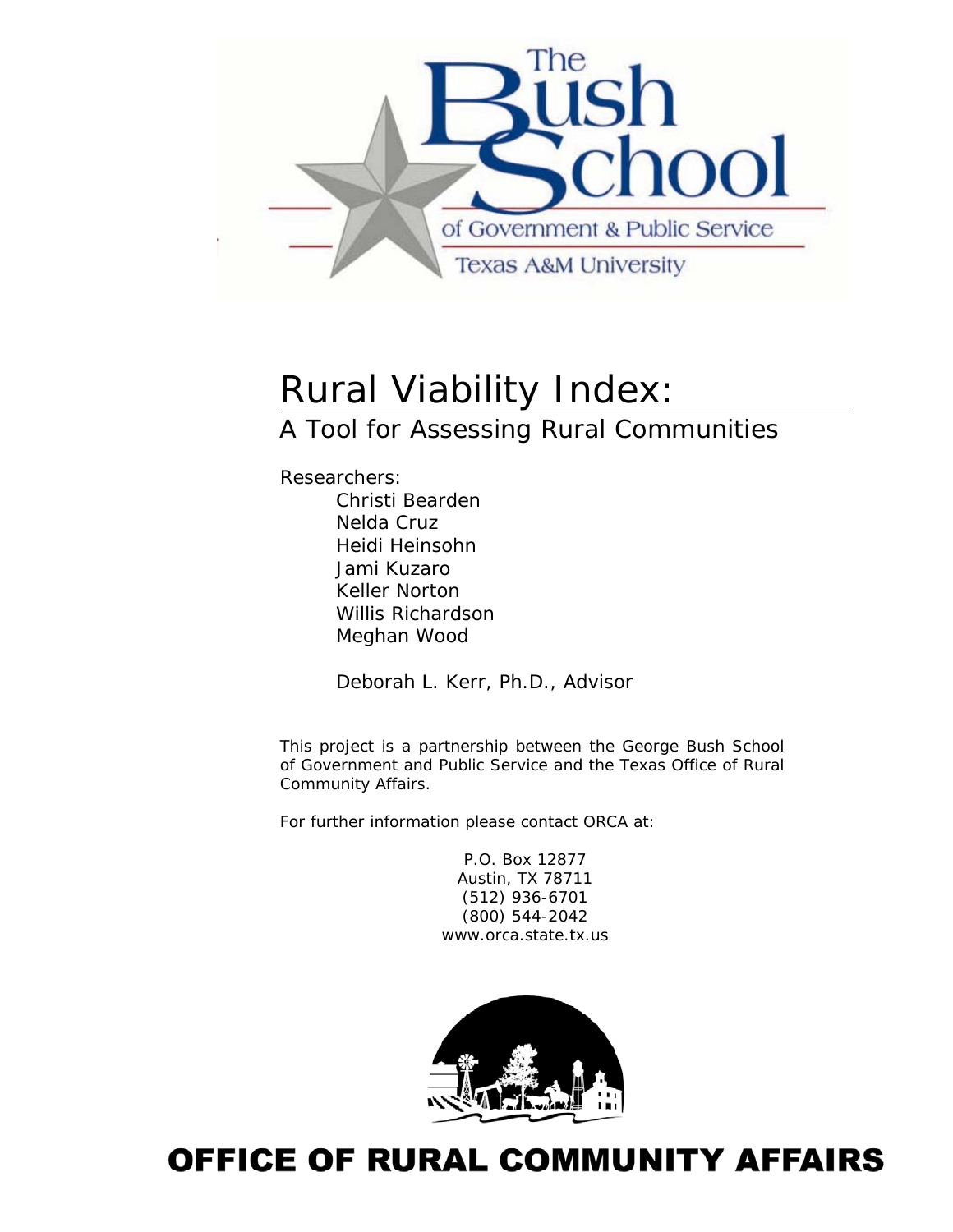As in many parts of the United States, Texas is increasingly divided, with rural and urban residents competing for the limited resources of government. Especially in this period of difficult budget restrictions, public officials can only fund the projects that will produce the most for their communities. The Rural Viability Index is designed to provide public officials with critical information that will help them decide where they might best spend their budget dollars.

The Rural Viability Index (Index) is an easy-to-use survey that measures the current status of Texas' rural communities The Index helps to identify the community's strengths and the areas that need a community leader's attention. In so doing, it is our expectation that the process of planning and development in rural Texas will improve, and the future viability of rural communities will be assured.

The Index combines expertise from academia and practicing rural leaders and was designed to identify and organize a thorough set of research specific to rural sustainability. While it is not intended to prescribe policy, it should serve to inform rural leaders and legislators in critical policy decisions.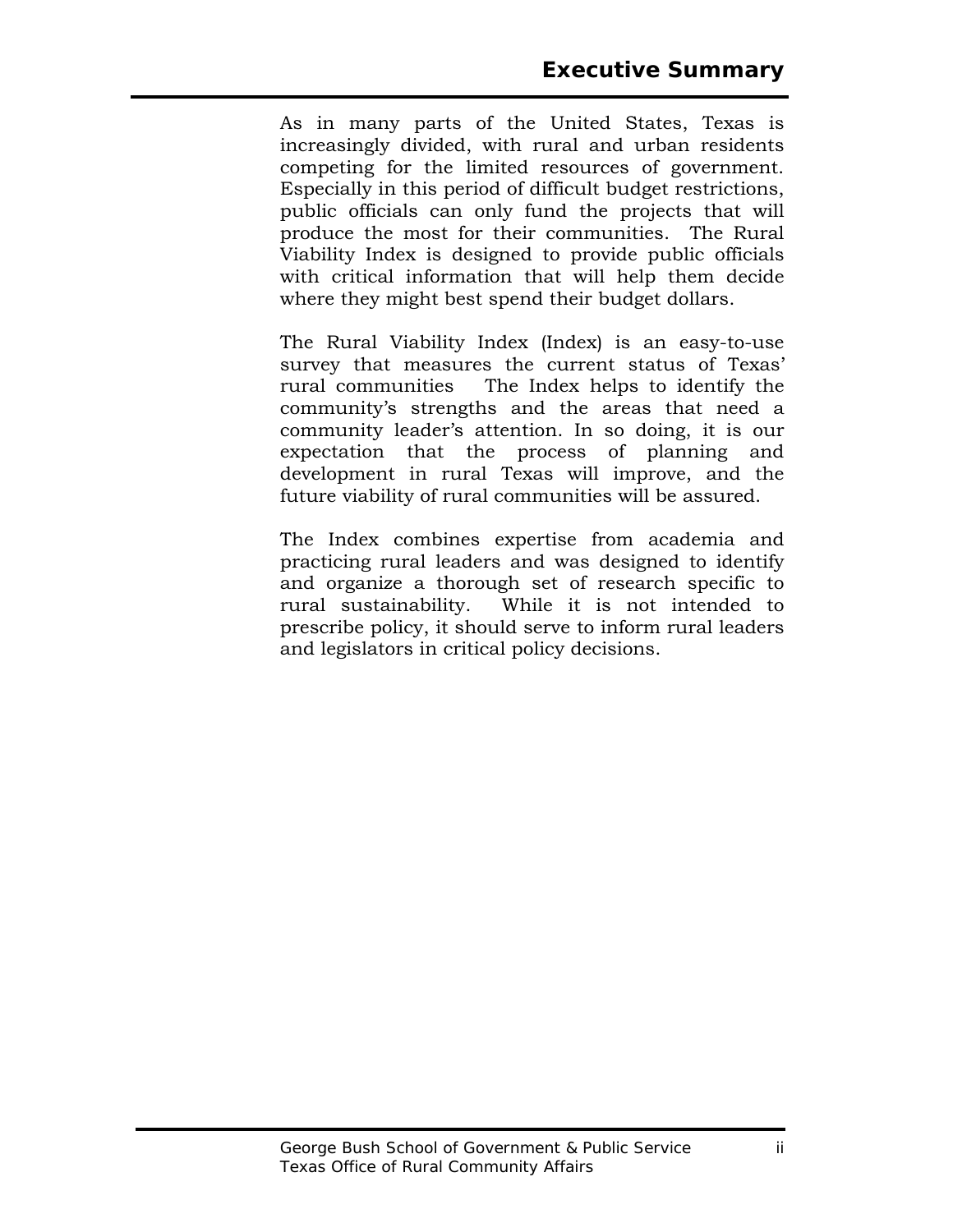| Literature Review and Survey Questions 11 |
|-------------------------------------------|
|                                           |

| Appendix A-Survey Cover Letter  A-1    |  |
|----------------------------------------|--|
| Appendix B-Community Survey B-1        |  |
|                                        |  |
| Appendix D-Annotated Bibliography  D-1 |  |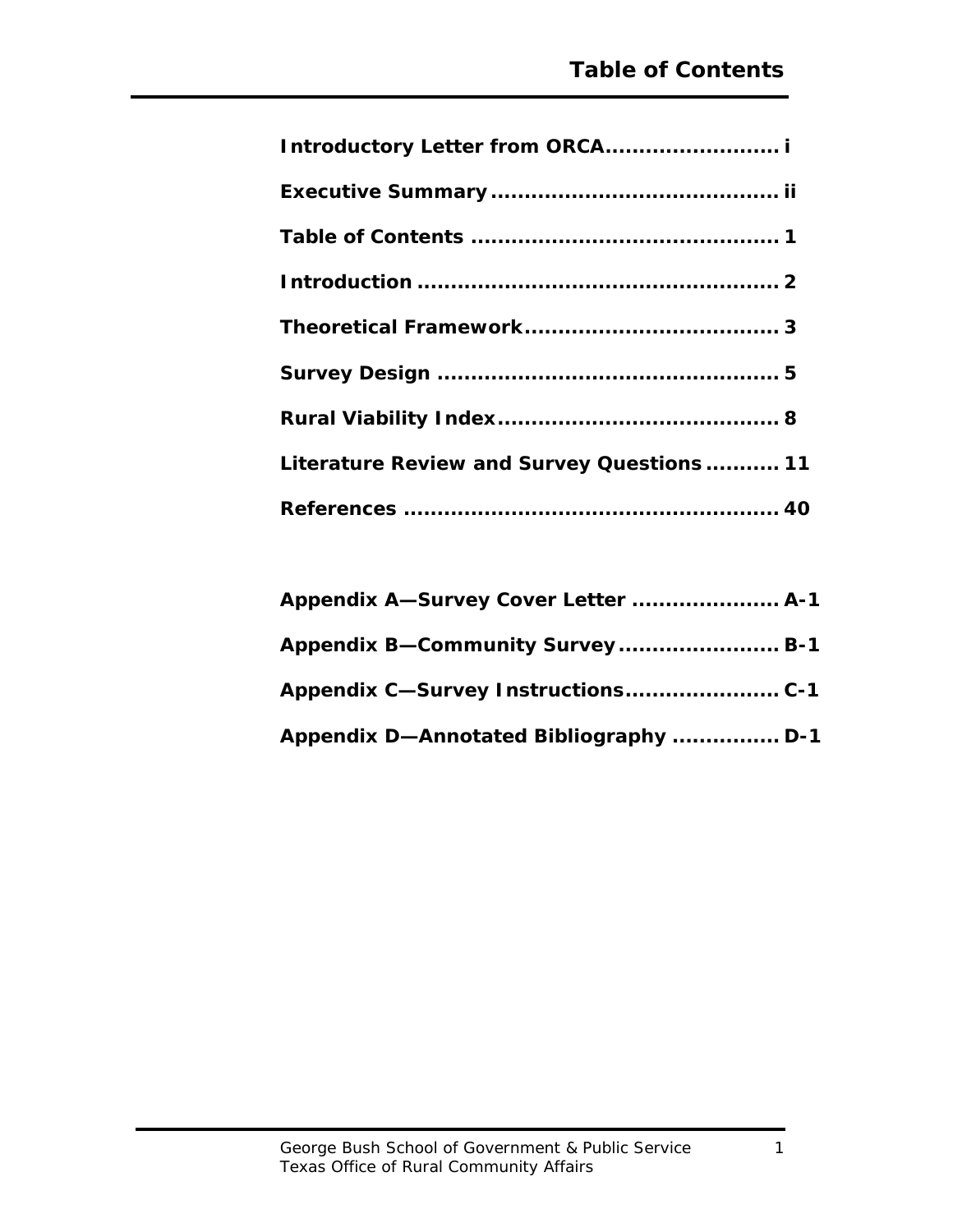The essence of American values, beliefs, and character are represented in our rural towns and communities. With such a strong connection between these communities and our identity and heritage, we must make every effort to guarantee their survival.

As in many parts of the United States, Texas is increasingly divided, with rural and urban interests competing for limited government resources. The challenges facing rural Texas are amplified by the very nature of our state.

In Texas, 196 of 254 counties (77%) are classified as rural. The state has a rural population that numbers over 3.6 million, greater than the total population of 22 other states, while it is the second largest state in the union and home to 3 of the ten largest U.S. cities (U.S Department of Commerce 2000). The priorities and challenges of rural communities are sufficiently different than those of urban centers as to merit specific research.

Particularly in this period of budget restrictions, only the best-informed community projects and proposals will be funded. The Rural Viability Index was created to measure the current status of rural communities and to help inform policy makers – both rural and urban – who are confronted with limited resources.

Working from existing research in sustainable development, we built a theoretical framework for rural viability and explored ten areas of concern in a holistic approach to assessing community viability. Below we explain the development of our survey, and discuss our methodology and statistical analysis.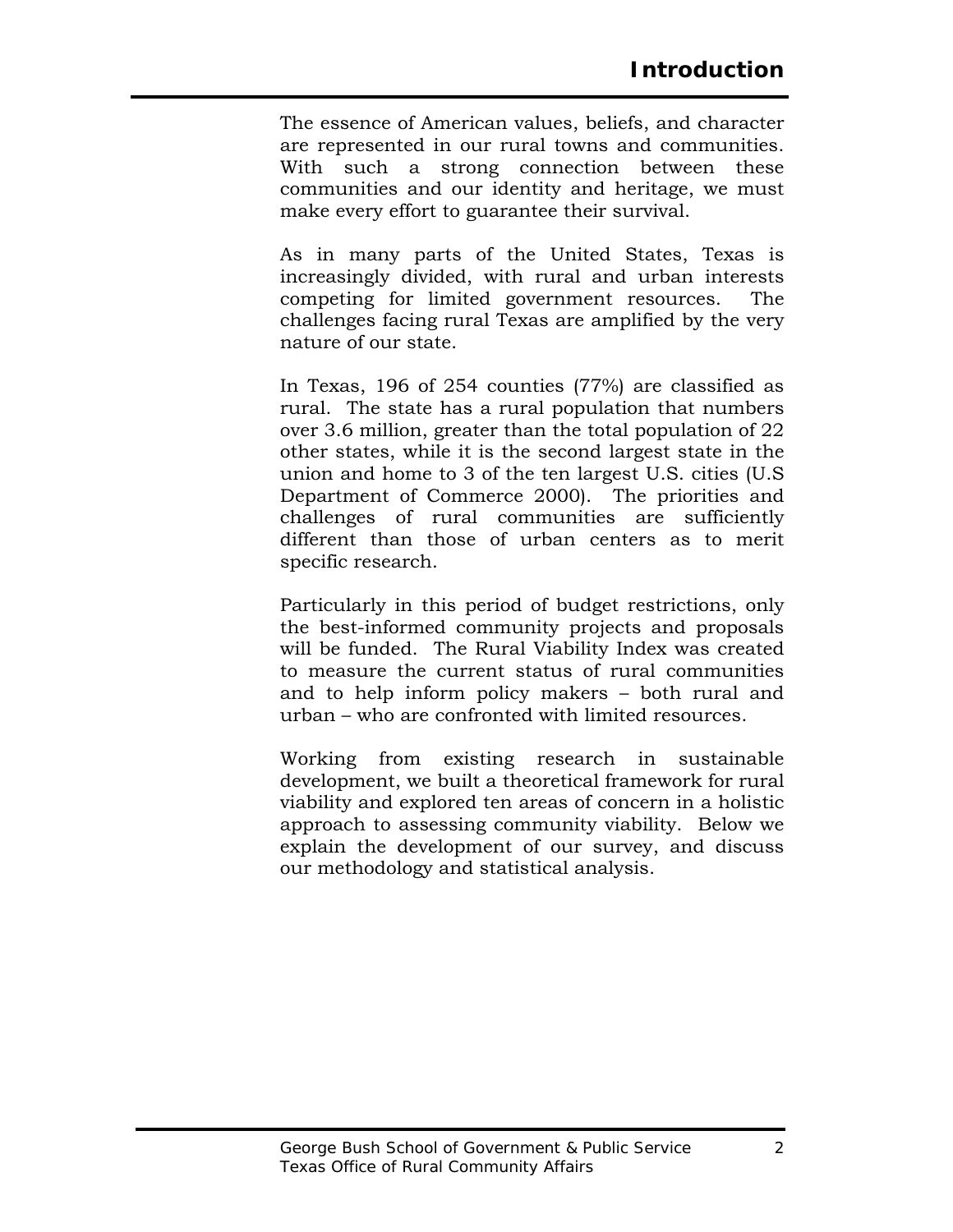Many international organizations have explored the issue of sustainability. The ecological footprint, a nation's impact and relationship to its environmental surroundings, is the focus of the majority of these efforts. Each organization has a different perspective and different resulting priorities that influence their discussion of sustainable development. Meadows (1998) expanded on this base of research to develop a theoretical framework for sustainable development.

Meadows (1998) argues that community development occurs along a continuum from basic resources to wellbeing. Figure one illustrates this theoretical framework of community development.



**Figure 1. Meadows' (1998) theoretical framework**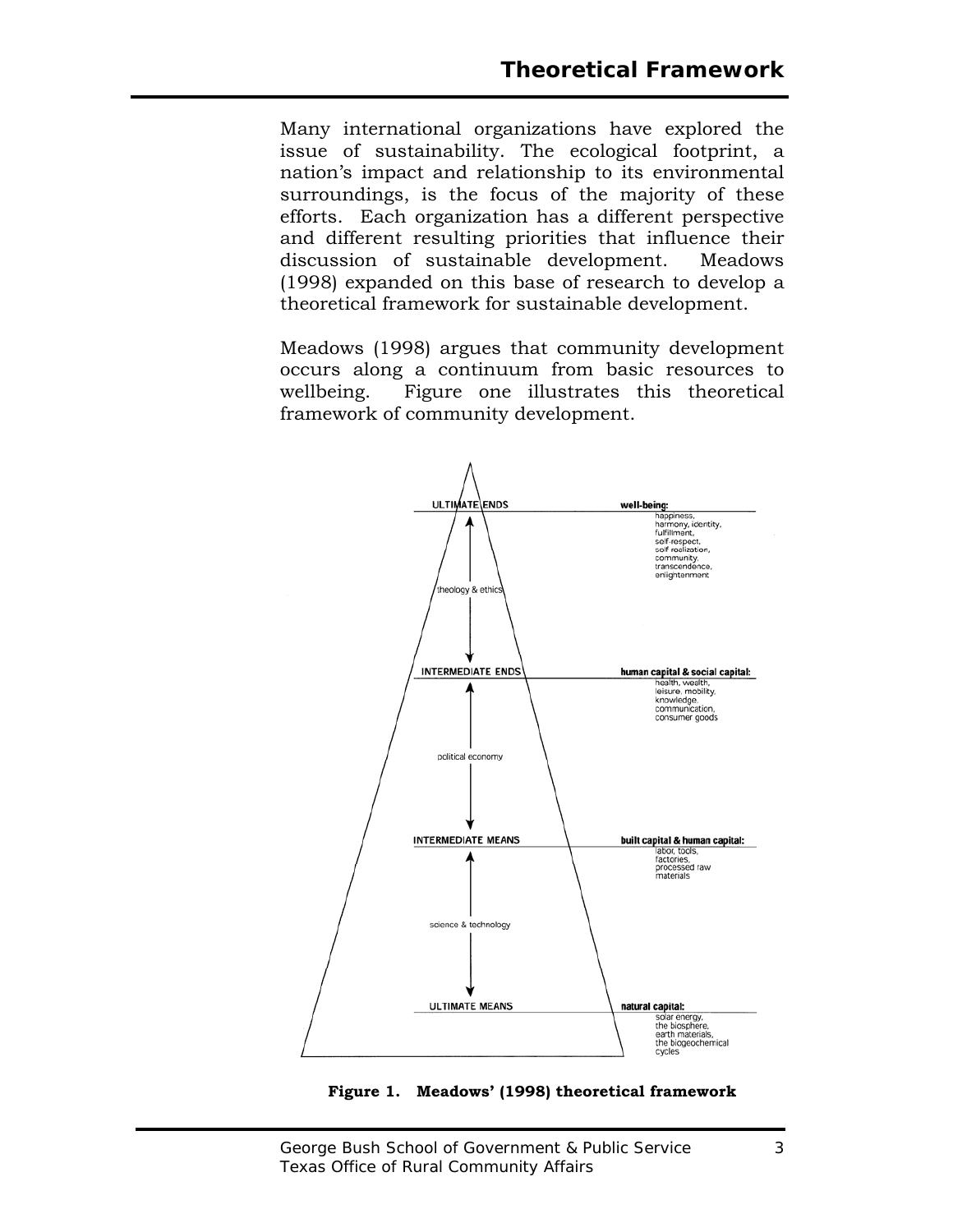Natural capital, the community's existing natural resources, is the foundation of this continuum. Built capital, physical goods built by society that produce economic output, develops through science and technology. Human capital, the demographic structure and abilities of the population, is the final element required to achieve the next level of development, social capital. Social capital is the attributes of society, such as knowledge and trust, which are commonly shared and allow for the achievement of wellbeing (Meadows 1998, 15).

This relationship between natural, built, and human inputs and the output of social wellbeing serves as an important theoretical framework that clarifies the evolution of communities from basic sustainability to organizational and personal development.

Meadows' sustainability-development theory, while revolutionary and holistic in nature, still does not identify the specific priorities and challenges that face rural communities. For example, limited financial and governmental resources, affordability, and accessibility of goods and services restrict a rural community's viability.

In a 2003 editorial for the Rural Policy Research Institute, Thomas Rowley addressed these concerns with a holistic and interactional approach to rural viability. Mr. Rowley argued that rural community viability is not dependent on one factor, but rather many factors, each a spoke on a wheel, and together these factors are essential to viability. With this holistic approach in mind, we define a *viable community* as one that is able to succeed by using available physical and human resources to provide for the economic, social, and physical needs of community members.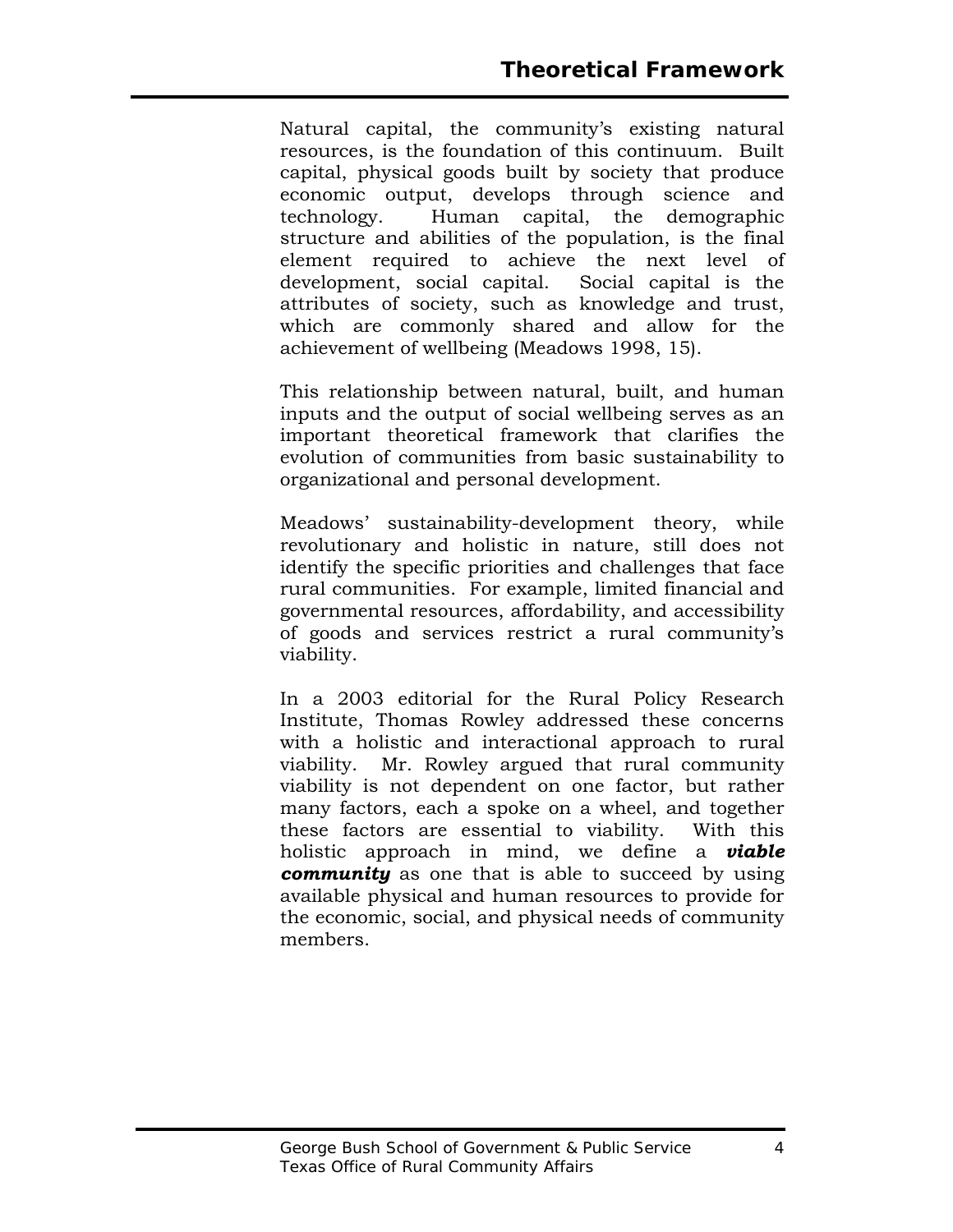To measure each community's capacity to provide for the economic, social, and physical needs of its residents, we developed a survey that addresses ten areas of concern. Researchers often use surveys to collect data that are statistically analyzed and then used to draw conclusions.

We developed our survey based on American Statistical Association (1995) guidelines, concepts from rural sustainability research (see Bukenya, Gebremedhin, and Schaffer 2003; Meter 1999; Wackernagel 2002; and Meadows 1998), and advice from experts in statistical methods (Jenkins-Smith 2004, Moon 2004, and Richardson 2004). The ten areas measured in our survey of rural communities are economy, education, environment, health, housing, demographics, society and culture, transportation, government, and technology.

Each area consists of several indicators or "small bits of information that reflect the status of larger systems" (Wackernagel 2002, 4). Each indicator can take two forms; one measures the current status and the other measures a change over time of a specific aspect of the area of concern. Both types of measures provide valuable information regarding community viability. Each indicator (or question) was chosen based on current academic research that shows a relationship between that particular area of the community and the community's overall viability. The indicators are easy to understand and can inspire action to improve the community.

Using criteria taken from current literature we selected appropriate indicators that reflect an important aspect of its area of concern, are measurable, show change over time, and have reliable data sources. Each indicator has an accompanying data source including (but not limited to): government websites from the U.S. Census Bureau, the Texas Department of Health, the Texas Commission on Environmental Quality, and the Texas Education Agency. While most of our indicators could be assessed using existing data, some data could only be obtained by community leaders such as city managers, administrators, or city secretaries.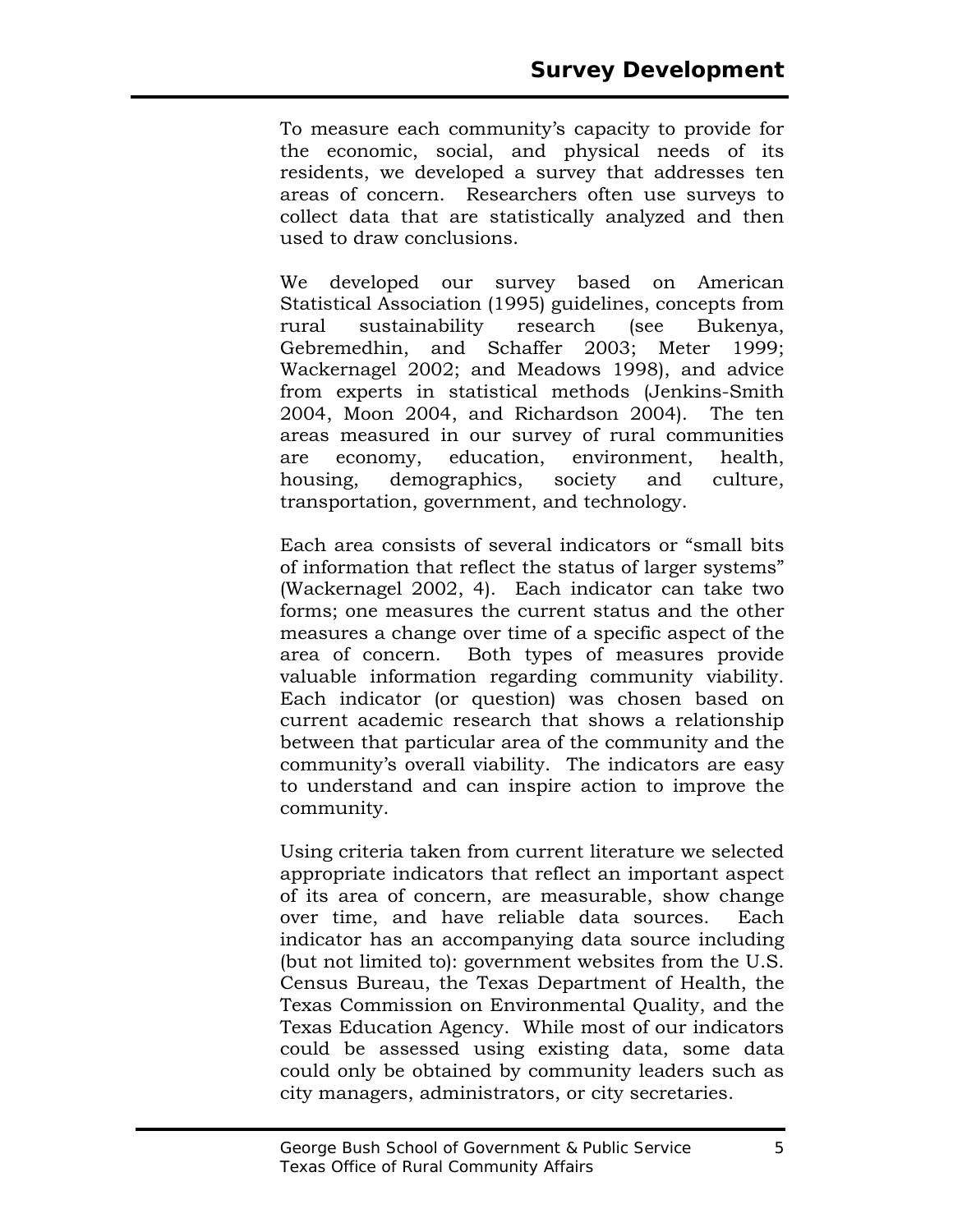From a list of communities in Texas with a population of 10,000 or less, we randomly selected a sample of 148 communities. This number ensures a 90% confidence that our sample is representative of the larger population. Although Census Designated Places were included in the list we were provided, they were omitted from the survey process because the available data on them is limited.

As shown in Figure 2, the sample communities are distributed throughout the Texas Municipal League regions in proportion to the density of rural communities in each region. By meeting the 90% confidence interval requirement, we can apply our findings to all of rural Texas.



**Figure 2. Distribution of Surveyed Cities in Texas Municipal League Regions.** 

After the research and survey design phase, we collected data about the selected communities using the existing data sets and through telephone interviews. During this process we found that the questions contained in the survey sparked other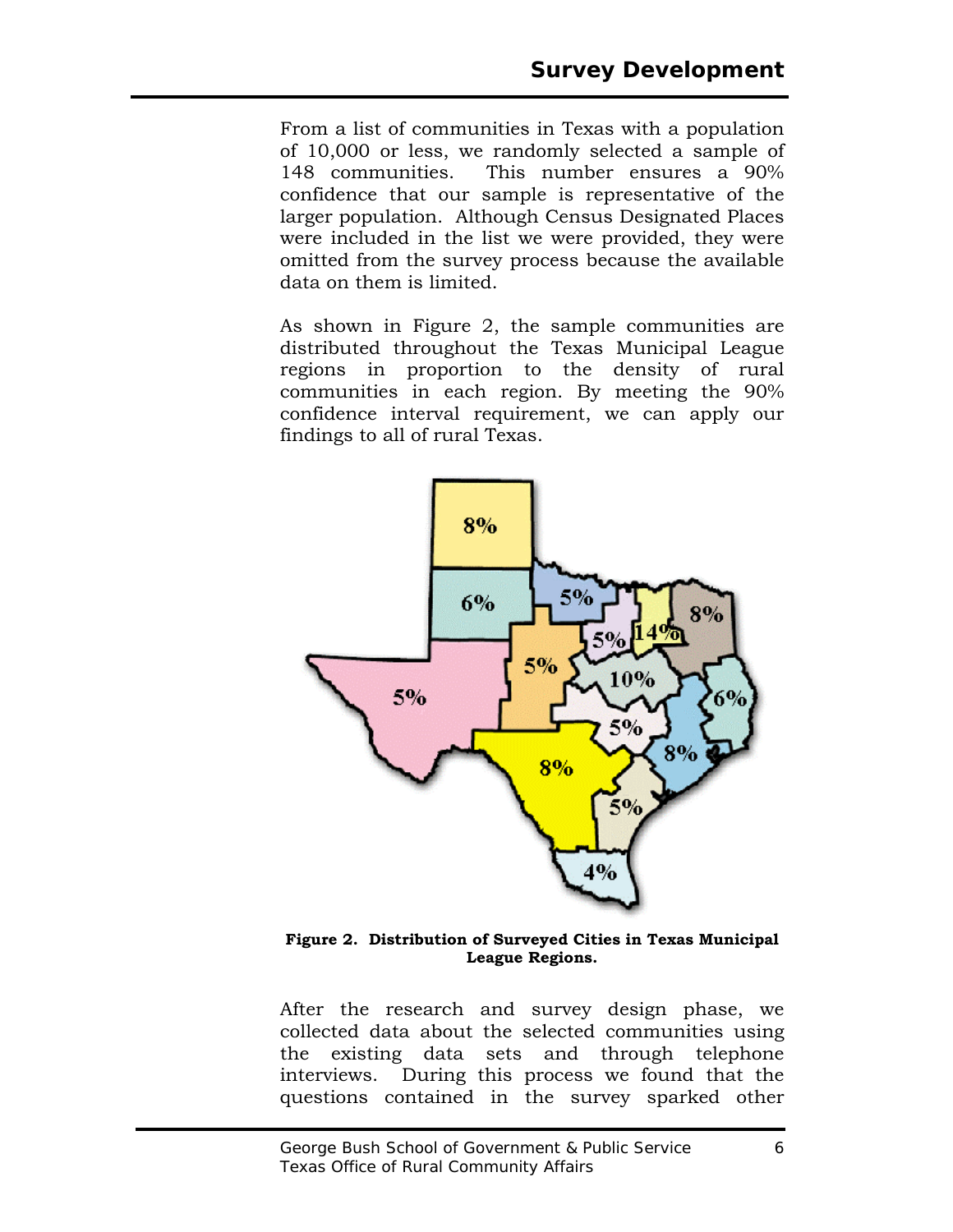inquiries from the rural leaders. As Wackernagel (2002, 6) argues "the ultimate test of …[a community viability] project is the change in societal behavior that is stimulated as a result of gathering and publicizing this information." Our survey can give community leaders insight into the successes and problems in their communities. Using the data, they will be able to determine the specific areas in which their community needs to focus.

> "Simply making information visible can strongly affect what people do. For example, when new Dutch houses were built with electric meters in the front hall where they are easily visible, instead of down in the cellar where they are normally placed, people began paying more attention to their electricity consumption. They were able to see the connection between their energy use and their energy bill. Household electricity use decreased by one-third, which helped local communities meet energy conservation goals." (Wackernagel 2002, 4).

This survey considers the community as a whole entity. It is important for leaders to use the wholecommunity view as they look at their own communities. This Index provides them with the first glimpse their community's problems and strengths, and we believe that studying this data will lead to better community decision-making.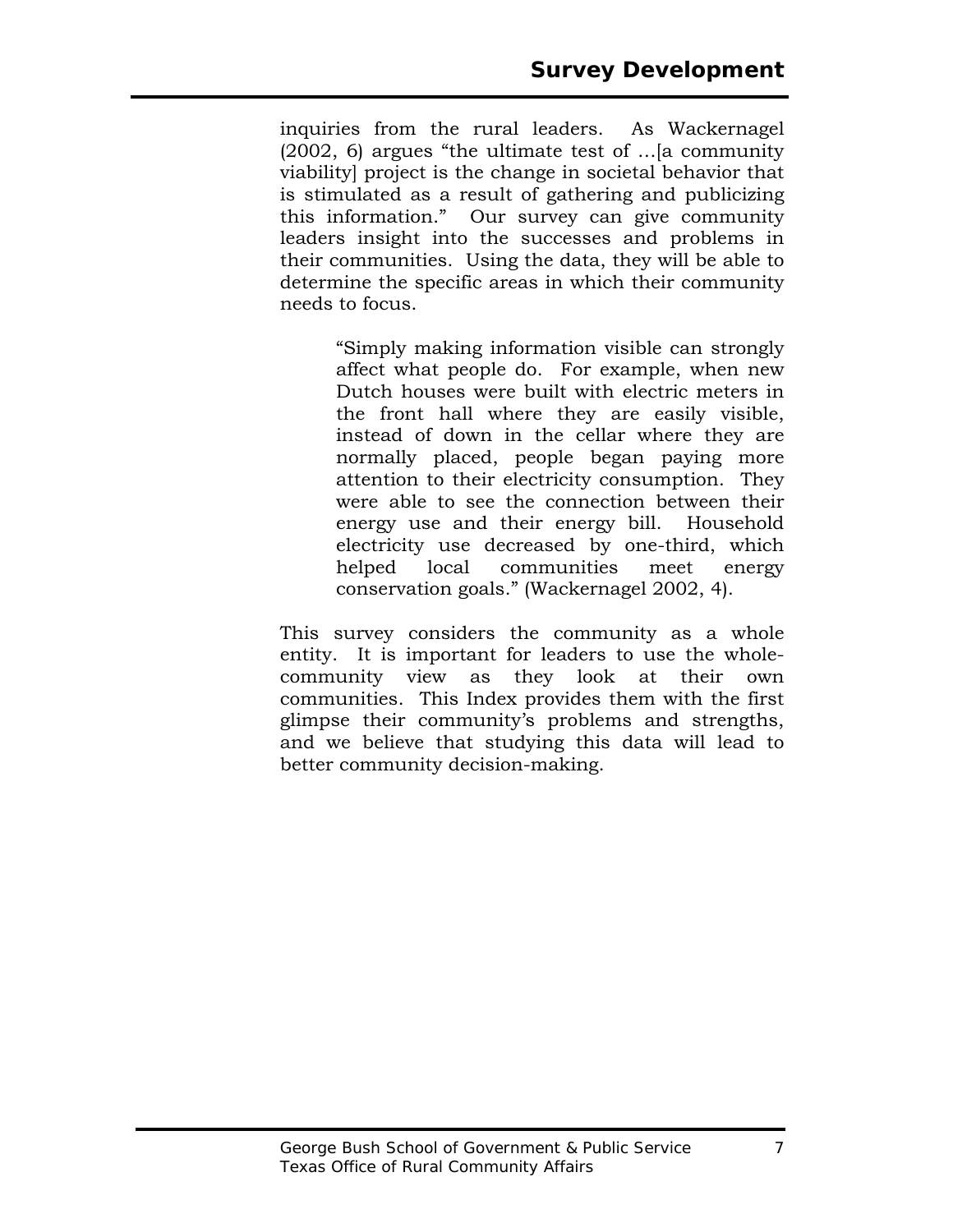The Rural Viability Index was developed using a threestep process: the control group, the survey, and the baseline. The control group was selected by ORCA, and was intended to be a representative sample of viability in rural Texas communities. Thirty communities in all were included in the control group, and of these, ten were expected to be highly viable, ten mid-level, and ten of lower viability.

The control group cities were surveyed using the standard method of telephone surveys and data collection. In addition, a group of 25 rural experts were asked to score these cities on a scale from 0-100 based on their opinion of each community's viability. The experts were instructed to assign highly viable communities with a score of 100 and nonviable communities with a score of zero. If an expert was not familiar with a city or could not find enough information to assign an accurate score for that community they were instructed to leave that community's score blank. Once the data were collected, the average score was tabulated for each community in the control group.

The average scores for each city in the control group were compared to the actual scores from our survey using linear regression, with the expert score being the observed value, and our survey result being the predicted value. This process yielded the following result:

|                                            | Intercept | <b>Slope Coefficient</b> |  |
|--------------------------------------------|-----------|--------------------------|--|
| <b>Beta</b>                                | 20.669    | 0.422                    |  |
| t-statistic                                | $3.409**$ | $7.320**$                |  |
| $\mathbf{R}^2$                             | 0.682     | $F-test = 53.58$         |  |
| <b>Standard Deviation Residuals=</b> 7.209 |           |                          |  |

\*\*Significant at the .99 level.

The  $R<sup>2</sup>$  of 0.682 indicates that we have explained 68.2% of the variance between the observed and predicted values. Further, the intercept and slope coefficient are highly statistically significant, easily exceeding the criteria for 99% confidence that our sample accurately represents the population.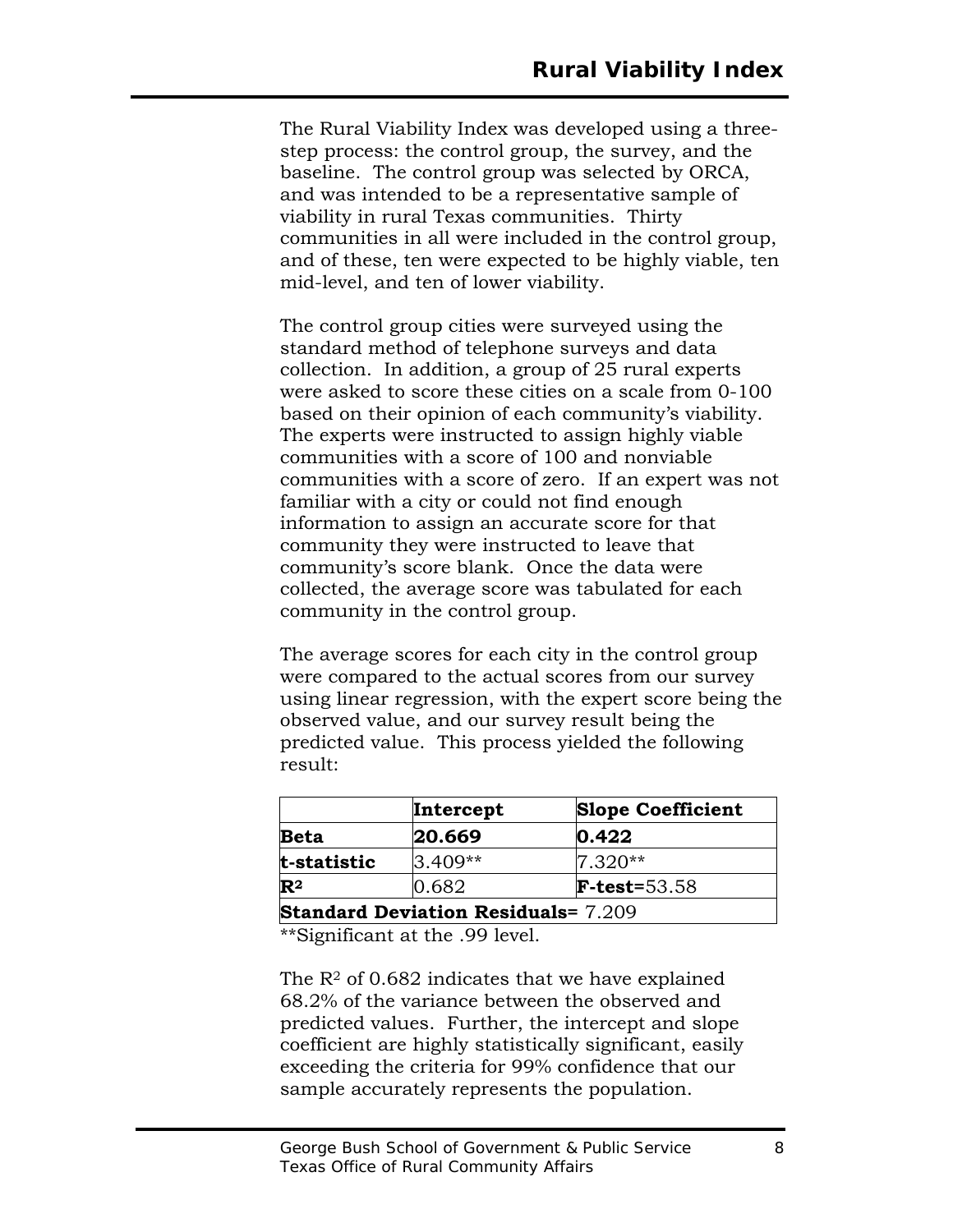The Rural Viability Score (RVS) for each of the control group communities was calculated by applying the regression equation as follows:

*RVS = (Intercept) + (Slope Coefficient)(Raw Score).* 

After conducting the survey, we calculated the score for each of our 148 sample communities by applying the formula above to the raw score to obtain the RVS. The scores for all communities were then ranked into a 100-point 3-tier system.

While our intention was to find a baseline, as the control group data were arranged, it became clear that a three-tier index system would be more analytically meaningful. Therefore, we set two cut-off points for our sample cities.

Cities with a score of 68 or above were placed in the top tier, while cities with a score of less than 55 were placed in the lowest tier. Twenty-two percent of our sample cities were in the top tier, 42 percent in the middle tier, and 36 percent in the lowest tier (see Figure 3).



**Figure 3. Rural Viability Index Distribution Chart**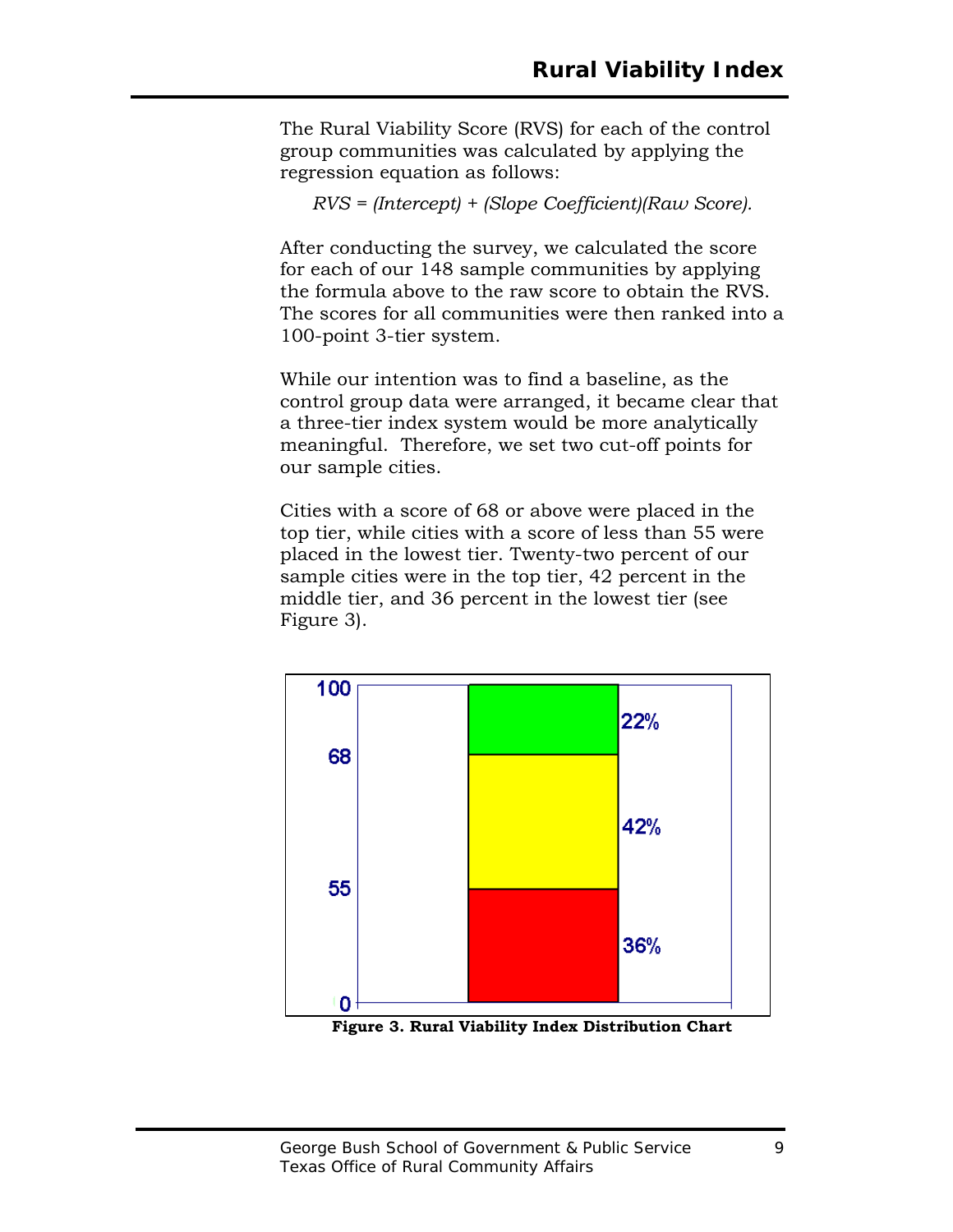Currently, this tool has shown the relative ranking of 148 rural communities in Texas. While we cannot report specific information about surveyed cities, this survey is easily replicable, and an individual city may find their place on the Index with little time or effort.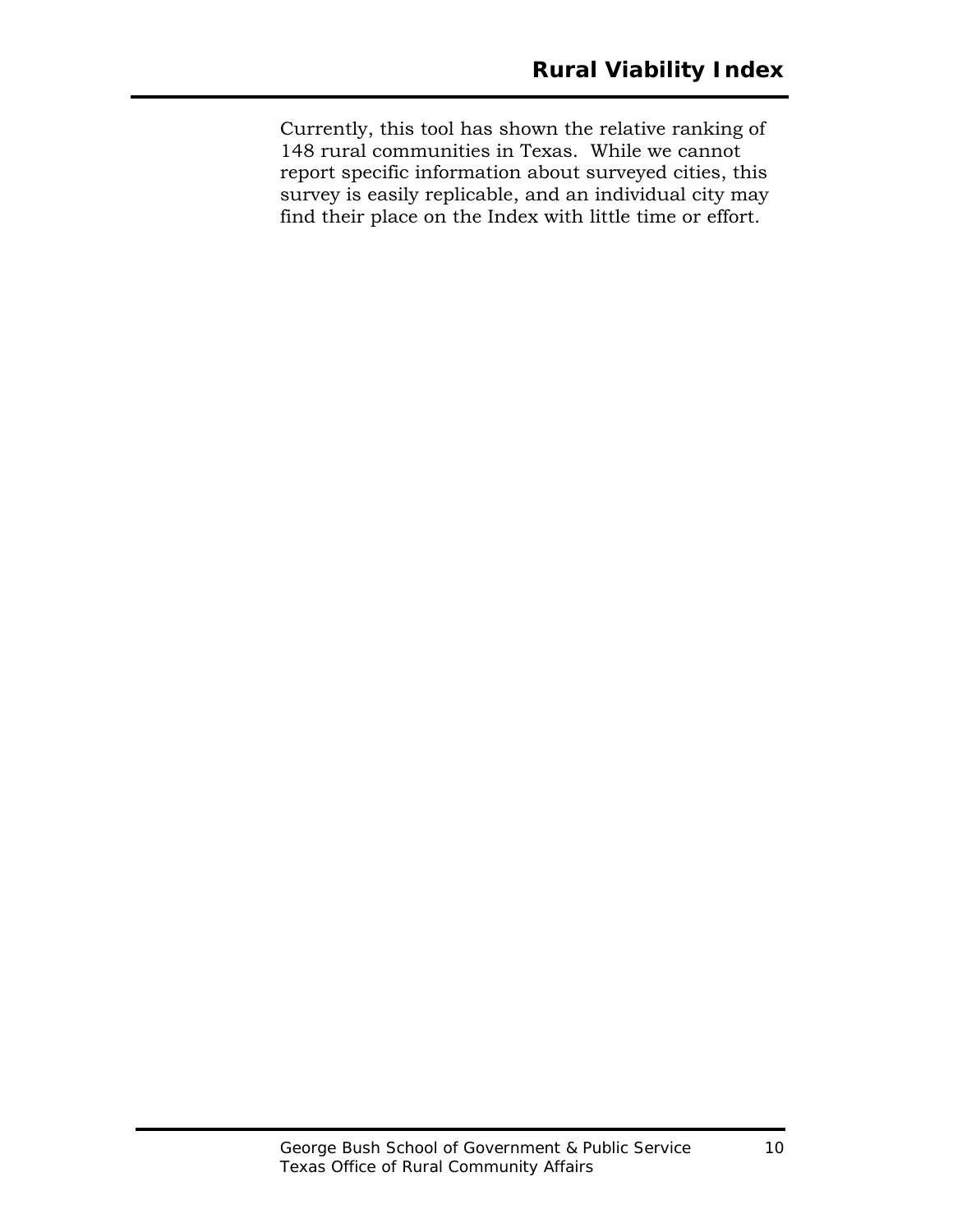We conducted an exhaustive review of the academic literature on each of ten areas of concern in sustainability in order to formulate our survey questions. For each area we have included a summary paragraph explaining the area's inclusion in the index, and a brief explanation for each survey question (or indicator) with reference to literature as appropriate. The areas of concern are arranged in descending order of importance. Each survey question is in italics and is followed by its role in assessing rural viability.

## **Economy**

The economic base of the community defines its ability to grow, to provide jobs, and to raise government revenue. Key factors for rural economies include a diverse job market, low unemployment, minimal dependence on government transfer payments, and economic planning.

#### *What is the net change per capita income over the last inter-census period?*

Rising per capita income indicates that a community's economic wellbeing is increasing, which allows it to provide services that attract more individuals to the community. Per capita income represents the relative wealth of a community and thus their ability to raise local revenue (Warner 1998).

#### *Has unemployment increased or decreased over the time between the 1990 and 2000 census?*

Unemployment drains the rural community to a greater degree than in urban centers, as job creation in rural areas lags behind that in urban centers. Periods of high or sustained unemployment may result in out-migration from small towns and high levels of government dependence (Aldrich and Kusmin 1997.)

#### *Is your community a regional commercial center?*

This indicator measures the ability of a community to attract business from surrounding towns. Regional trade centers in rural communities play an important role in the ability to grow and maintain the economic base, and sets these communities at an advantage (Outlaw et al. 1989).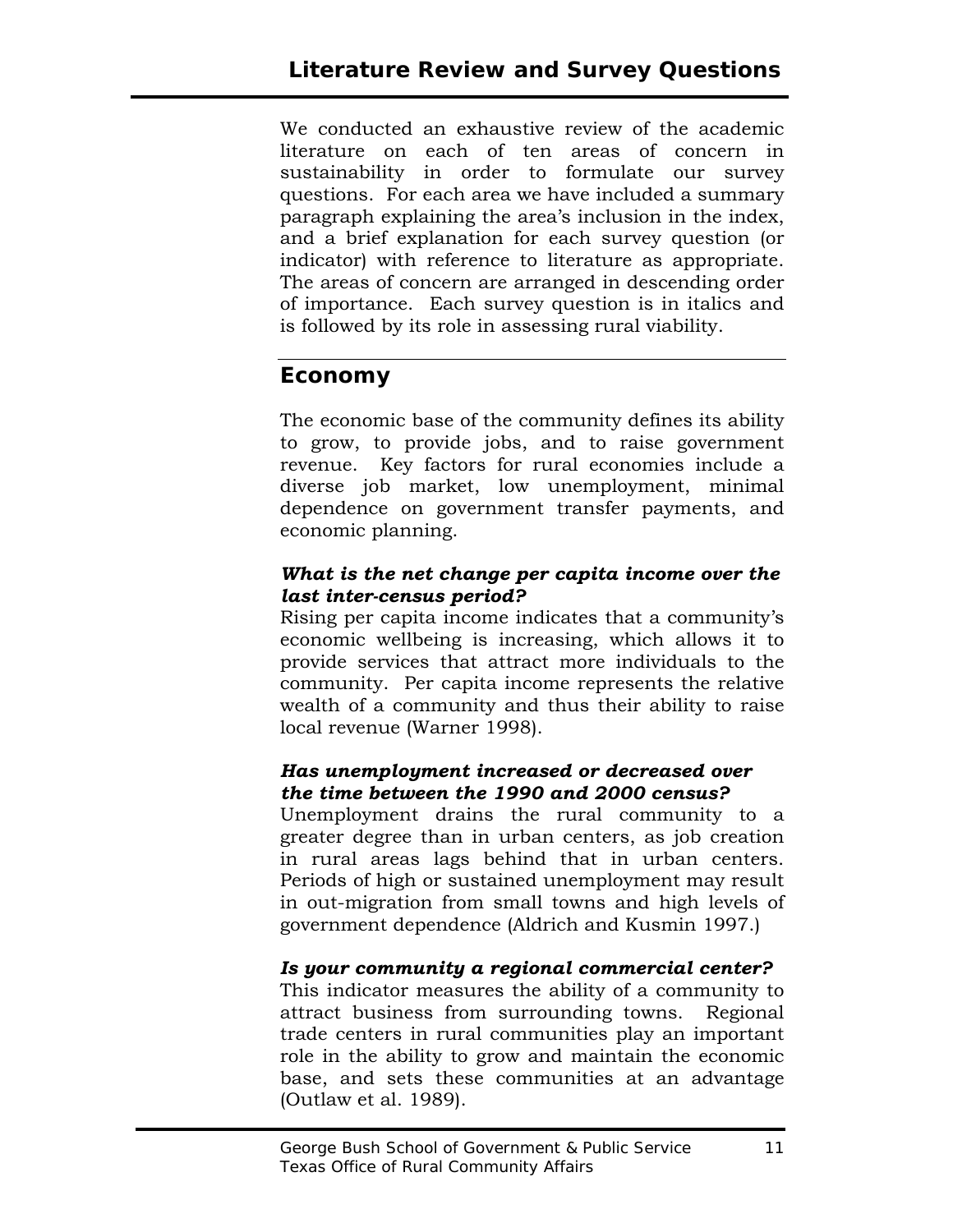#### *What is the percentage of the population that receives transfer payments from the state or federal government?*

Dependence on government transfer payments illustrates a lower labor force participation rate, and speaks to the general economic health of the community. Higher than average dependence on government transfer payments, here measured at social security disability and welfare payments, demonstrates a diminished ability to meet the needs citizens to find work (Aldrich and Kusmin 1997).

#### *What percentage of your labor force works for the government?*

#### *Starting with the largest industry, how many separate industries make up 50% of your economy?*

These two questions, in combination, measure the breadth of the labor market. A highly diverse economic base, which is not dependant on government jobs, will allow a community to maintain viability. High level of dependence on one or two large employers sets rural communities at risk for failure should the main employer cease operations. Further, government budget constraints are increasing consolidation of government operations, primarily into urban-based call centers (Aldrich and Kusmin 1997).

#### *Does your community have a chamber of commerce?*

An active chamber of commerce is vital to business development, marketing and advertising, and economic planning. This asset can prove invaluable in small communities, where co-operative marketing and advertising are essential for small business owners (Texas Department of Agriculture 2003).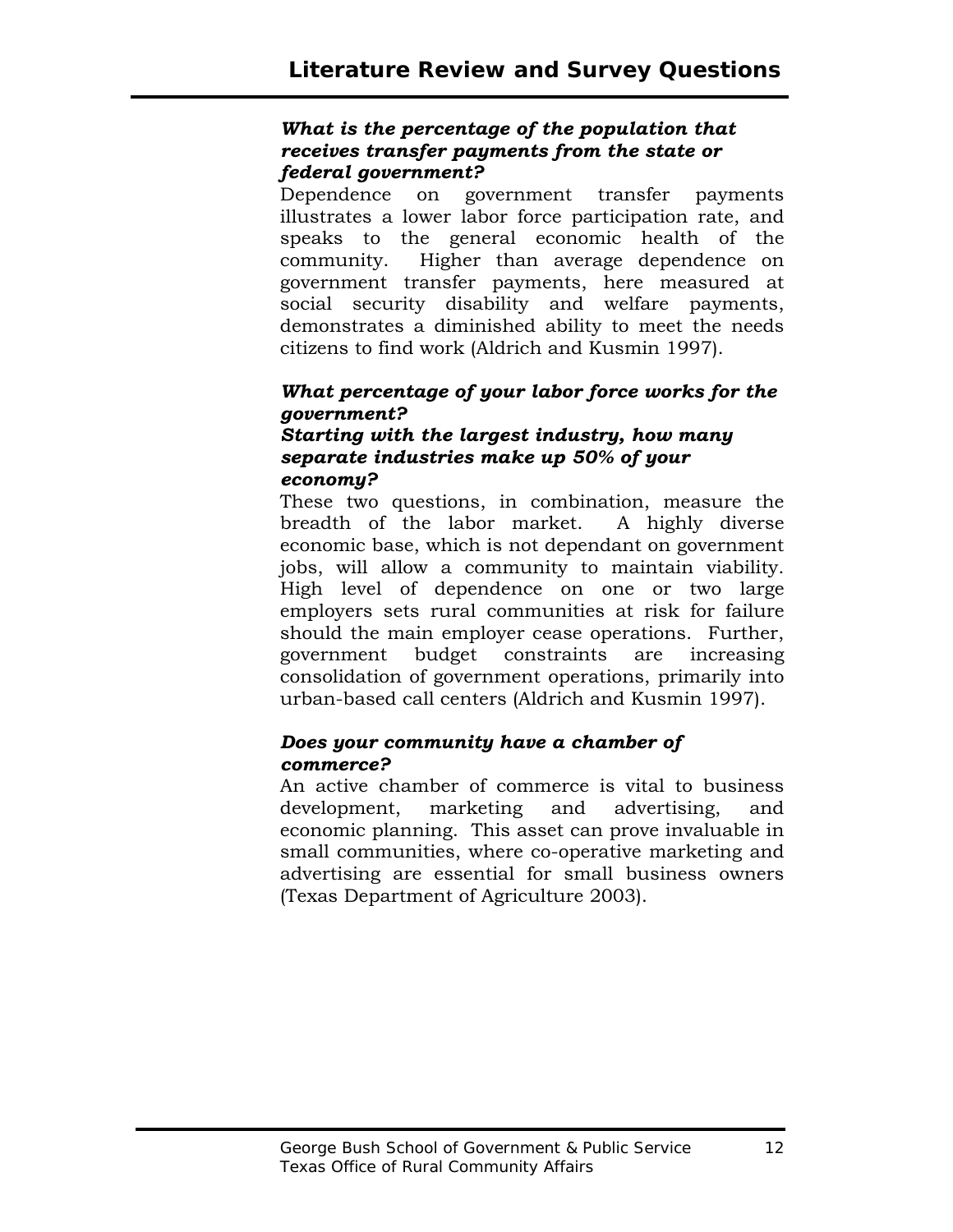## **Education**

The stability of education in rural communities is vital to both retaining current residents and attracting new families (Beeson and Strange 2003). The following indicators will measure the stability of education within a rural community. A community with a high score in this area has a better chance of remaining viable because it is actively contributing to the youth, thereby increasing the likelihood that they will remain in the community to live and raise families.

#### *What rating did your school receive on the TAKS test?*

While standardized tests are not the best indicator of a school's ability to educate students, the Texas Assessment of Knowledge and Skills (TAKS) rating includes information in addition to the test scores, and does provide a general description of school quality.

This indicator is often the first thing potential residents consider when they evaluate a school district, and TAKS ratings are often included in real estate information. Because TAKS ratings may be included in the decision to move to a new community, this is a measure of viability.

#### *Do any of the schools and/or colleges within your county offer vocational or technical courses?*

Research confirms that higher educational attainment adds to the human capital. Additionally, when schools provide courses in computer technology and the Internet, they become indispensable to the infrastructure of a rural community.

This indicator shows the availability of higher education to rural communities. The availability and proximity of courses increases the likelihood of student attendance. Additionally, because the school is close to home, the students are more likely to stay within the community for a lifetime, rather than moving away to college and opting for life elsewhere (Hernon and Pittman 1995).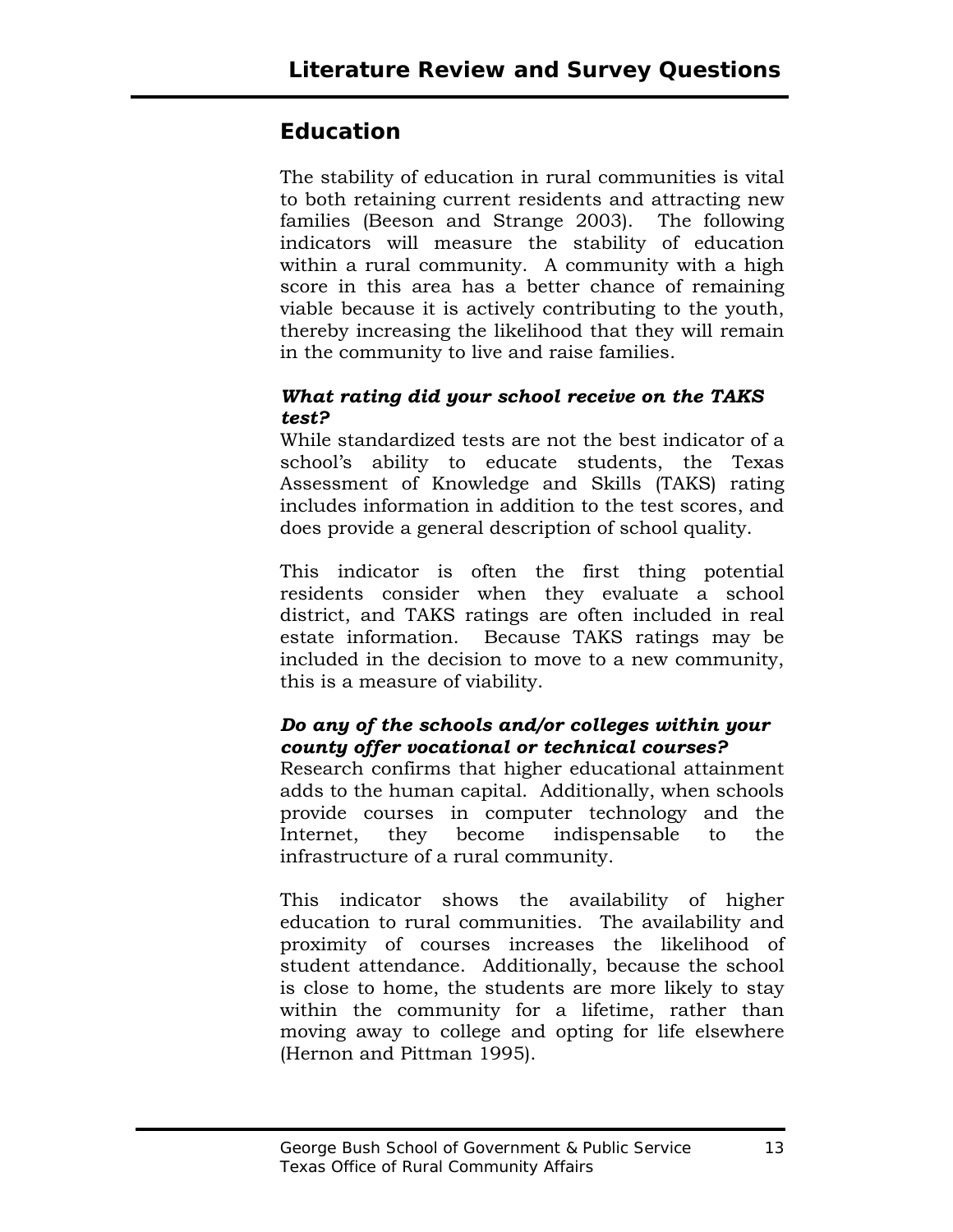#### *What is the turnover rate for teachers in your school district?*

A school with a low turnover rate signifies that the school has the ability to recruit and retain teachers. Rural schools have difficulty attracting and keeping teachers and staff for several reasons, including working conditions, low salary, and social and geographic isolation. Turnover is detrimental to school budgets, improvement efforts, and the quality of education (Hammer 2003). Having a low turnover rate signifies the stability of a school, which contributes to the stability of a community.

#### *Does your school offer any form of Advanced Placement or Honors Courses?*

Students who participate in Advanced Placement or Honors Courses have an advantage in the college admissions process. This advantage has been examined thoroughly and it extends beyond college admissions to lower drop out rates and better college performance (Santoli 2002). Advanced Placement and Honors courses also benefit economically disadvantaged students because they are able to earn college credit - free of charge - while they are still in high school, thus reducing the total cost of college education. Many rural schools do not have the resources to offer AP/Honors courses directly, however, there are several options available for offer such courses. Schools can allow students to attend classes at a local college or they can provide them through distance education.

#### *In the past five years has your school's UIL Rating changed? Has it increased or decreased?*

The University Interscholastic League measures and categorizes school districts based on the size of their enrollment. If the district serving a community has seen an increase in its UIL rating, the local population is growing, and if the UIL rating has decreased the population is shrinking. Rural communities where the population is declining face many risks, including school consolidation, bussing, and school closure (Howley & Howley 2001).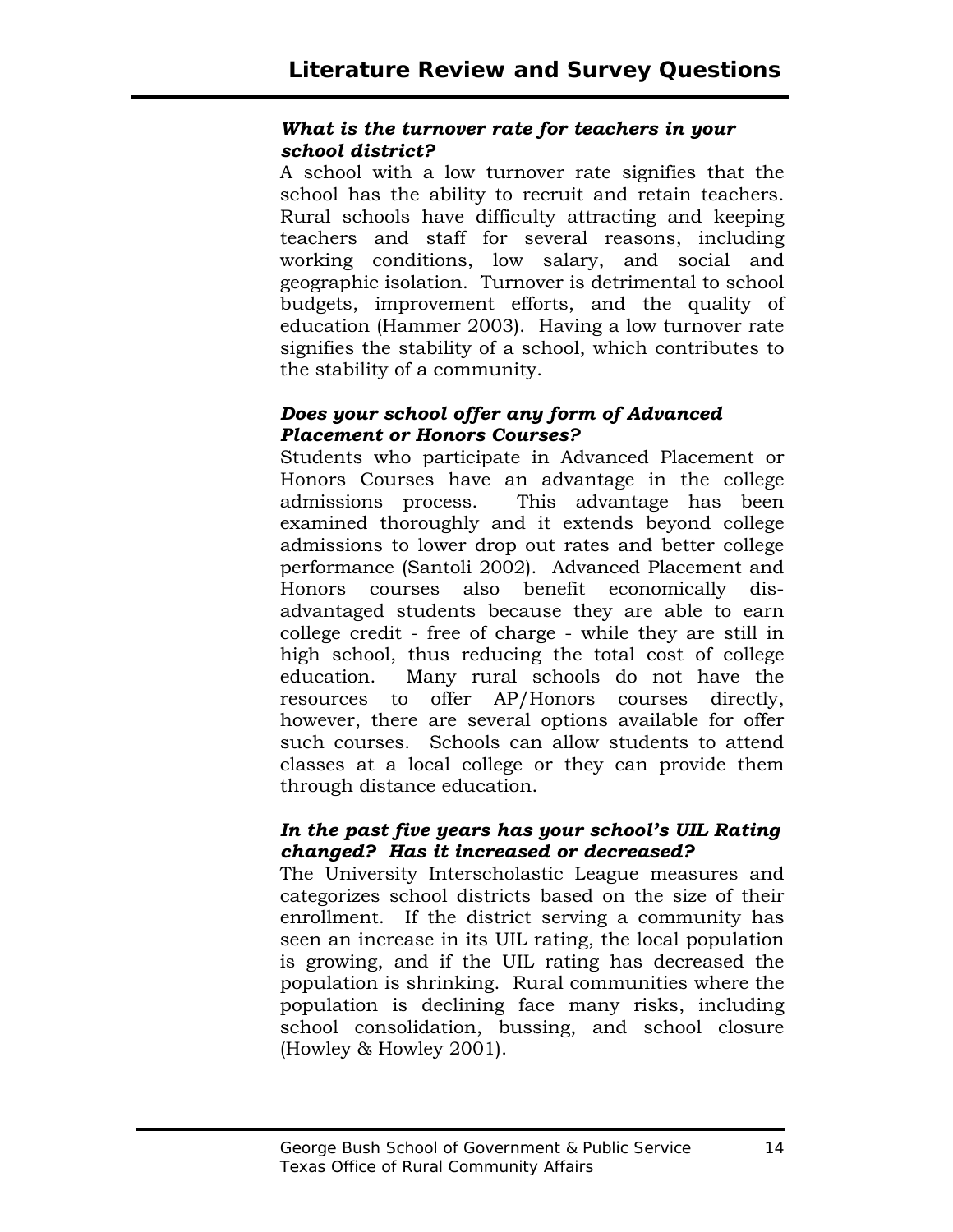## **Health Care**

The ability of a community to provide health care services to its citizens is more than a question of sustainability - it is a question of safety. Rural areas have unique characteristics that drive the demand for health services, and these have been highlighted in this study. Citizens do not want to live in a community in which they cannot access even basic health services, and individual populations, such as the elderly, are unlikely to reside in a community that cannot meet their healthcare needs (Borders, et al. 2000).

#### *Can citizens access acute care and surgical services at a hospital located within 25 miles of your community?*

This question is a matter of safety more than convenience. Certain medical conditions, such as heart attack, require immediate medical attention, and outcomes for patients experiencing such trauma are directly related to their ability to receive prompt medical attention. A study conducted by Cornell University (2004) finds that for each five-minute increase in distance from a hospital the probability of getting to the hospital in time to survive in an emergency decreases by 1.25 percent.

The absence of a hospital indicates that a community is not able to support such a critical service, either because it does not have a population size to support, or the resources to maintain, the facility.

#### *What is the distance to the nearest hospital providing acute care and surgical services?*

This is a matter of supply and demand - the population size of a community may not allow it to support the operations of a hospital if the facility would be underutilized. Having a hospital in close proximity, perhaps in the next town, may accommodate for the absence of a hospital in a community (Bogue and Harmata 1997).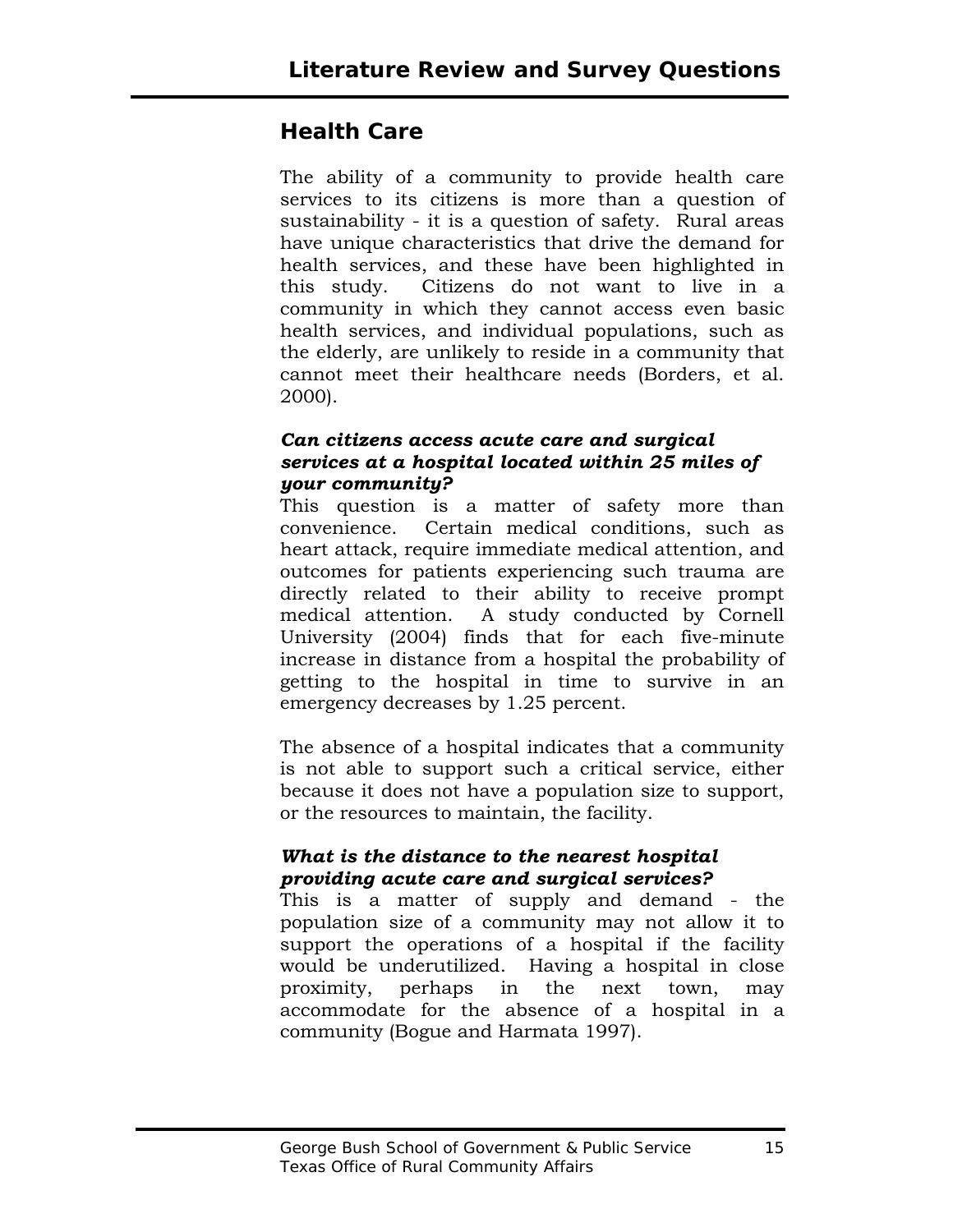#### *Do any of the following providers practice in your community: Primary Care Physician; Physician Assistant/Nurse Practitioner; Dentist/Orthodontist; Obstetrician/Nurse Midwife, Chiropractor?*

The above referenced health care professionals were included to evaluate a community's ability to provide basic medical services to its residents. This measure is related to community sustainability in much the same way as the hospital indicator; however, it represents another dimension of health care needs. There is an element beyond supply and demand that links this indicator to sustainability, as research shows that quality of life is an important factor in a health care professionals' decision of where to practice (Richardson and Rosenblatt 2002). From a holistic point of view a community's ability to attract and retain health care professionals is indicative of the overall success of the community.

#### **Primary Care Physician**

Access to Primary Care Physicians is one of the criteria included in the Federal Medically Underserved Area (MUA) designation. The MUA measures the areas at the county level on their ability to meet the medical needs of their citizens.

#### **Physicians Assistant/Nurse Practitioner**

Physicians Assistants and Nurse Practitioners are becoming increasingly valuable as care providers (Martin 2000). They are able to perform a wide range of duties and services. For rural hospitals, they provide a more costeffective way to provide services to patients.

#### **Dentist/Orthodontist**

This category of health care professionals was included because dental care in vital to any discussion of general health. The U.S. Department of Health and Human Services includes dental care as a measure in designation of Health Professional Shortage Areas.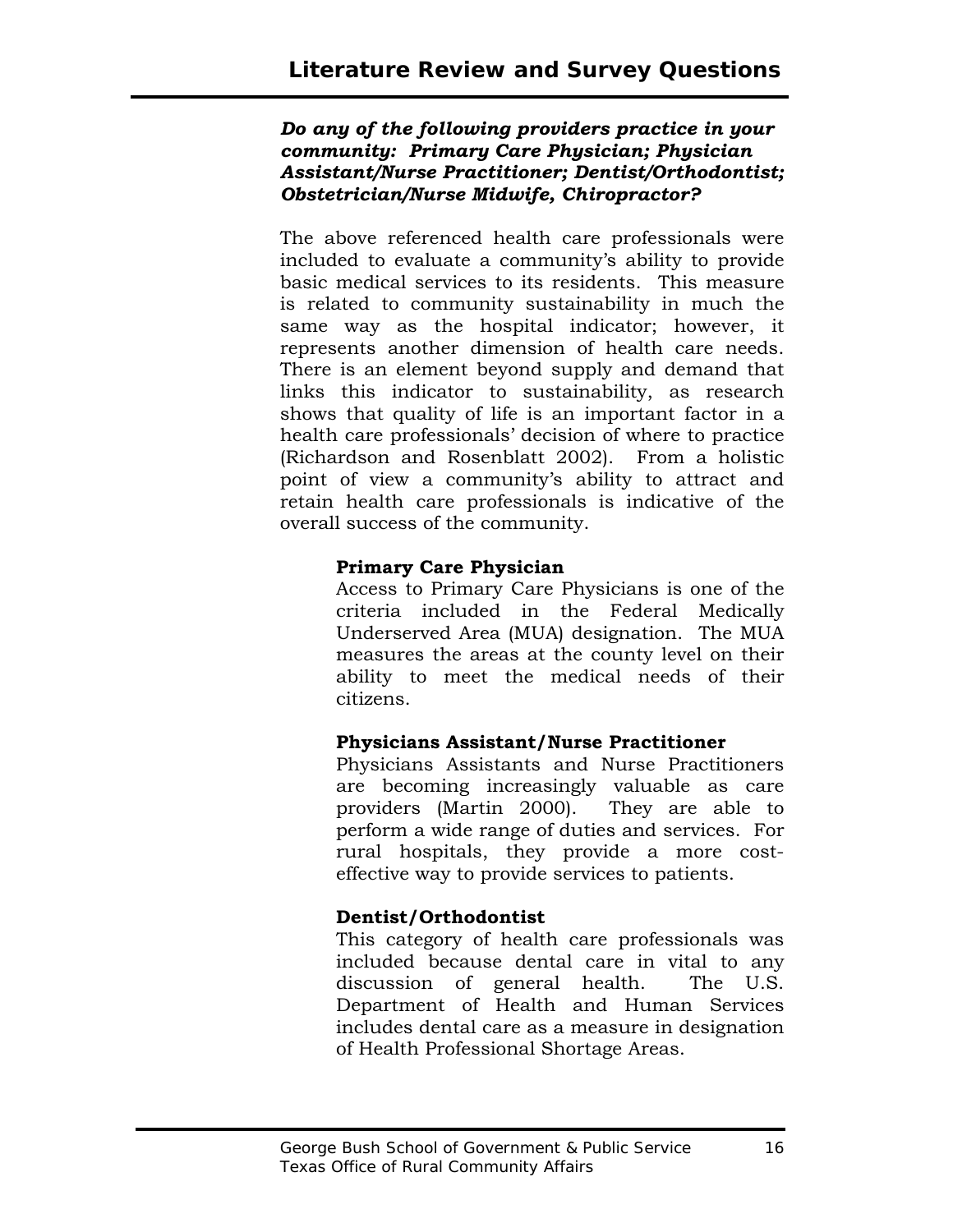#### **Obstetrician/Nurse Midwife**

A study by the University of Washington (Nesbitt 1997) finds a correlation between an increase in infant mortality rates and rural areas that is attributed to a lack of access to prenatal care. Infant mortality rate is also included in the federal definition of Medically Underserved Areas.

#### **Chiropractic care or other forms of alternative medicine**

Communities benefit when health care professionals that specialize in chiropractic care or another form of alternative medicine are available to citizens because although such services may not be as critical as the others included in the survey they do contribute to overall health (Smith 2002). Furthermore, the ability to retain such health care professionals speaks to the overall viability of the community.

#### **Optometrist**

Although health conditions addressed by physicians that specialize in optometry are not life threatening it is convenient for citizens to have immediate access to such care. Furthermore, the ability to retain these health care professionals speaks to the overall viability of the community.

#### *Is any form of care that is directed to elderly populations provided in your community? (Homehealth services, senior citizens centers, nursing homes)*

Elderly citizens comprise a large portion of the population of most rural communities (Chester and Rosenthal 2000). These citizens have unique medical needs that include long-term, acute and preventive services. Though it is desirable for a community to have the resources to meet all the needs of elderly citizens a community will receive credit if they at least provide some form of care that is specifically tailored for elderly citizens.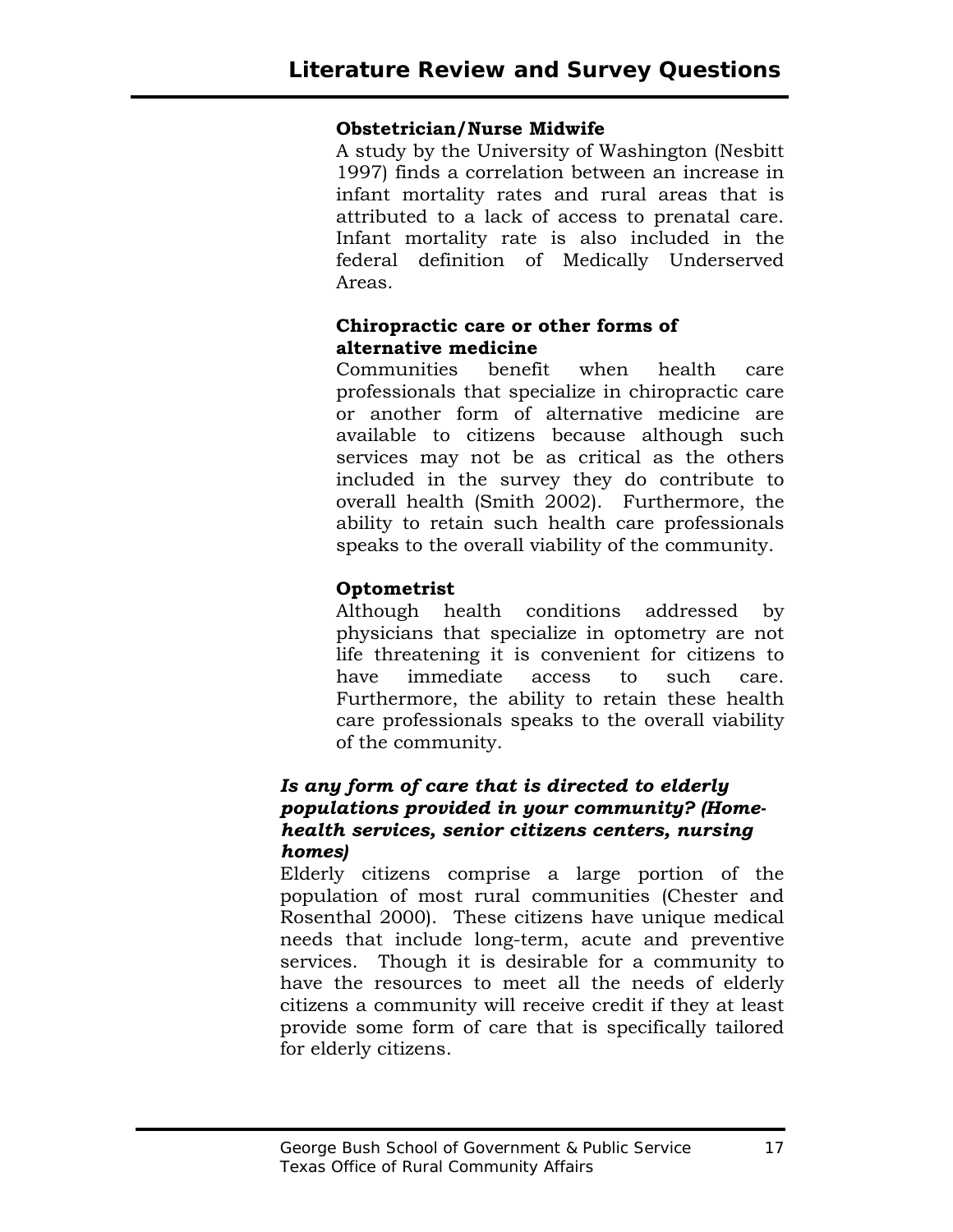#### *Does your community have emergency response services? Either volunteer fire/EMS or professional.*

Emergency Medical Service professionals who have access to and knowledge of emergency medical resources are critical to the survival of a trauma patient. EMS professionals also provide critical services to patients without life threatening conditions but who do not have access to a hospital.

#### *What percentage of your community hospitals beds are utilized on a daily basis?*

This indicator measures the utilization of community hospitals. Hospitals that are underutilized are at risk of limiting the services to patients or even closure. Hospital underutilization can be linked to two conditions; either the demand as a result of population size is smaller than the hospitals capacity or citizens are bypassing rural hospitals (Bogue and Harmata 1997). The reasons behind underutilization are not examined in this study; however, it would be prudent of rural communities to examine the underlying cause.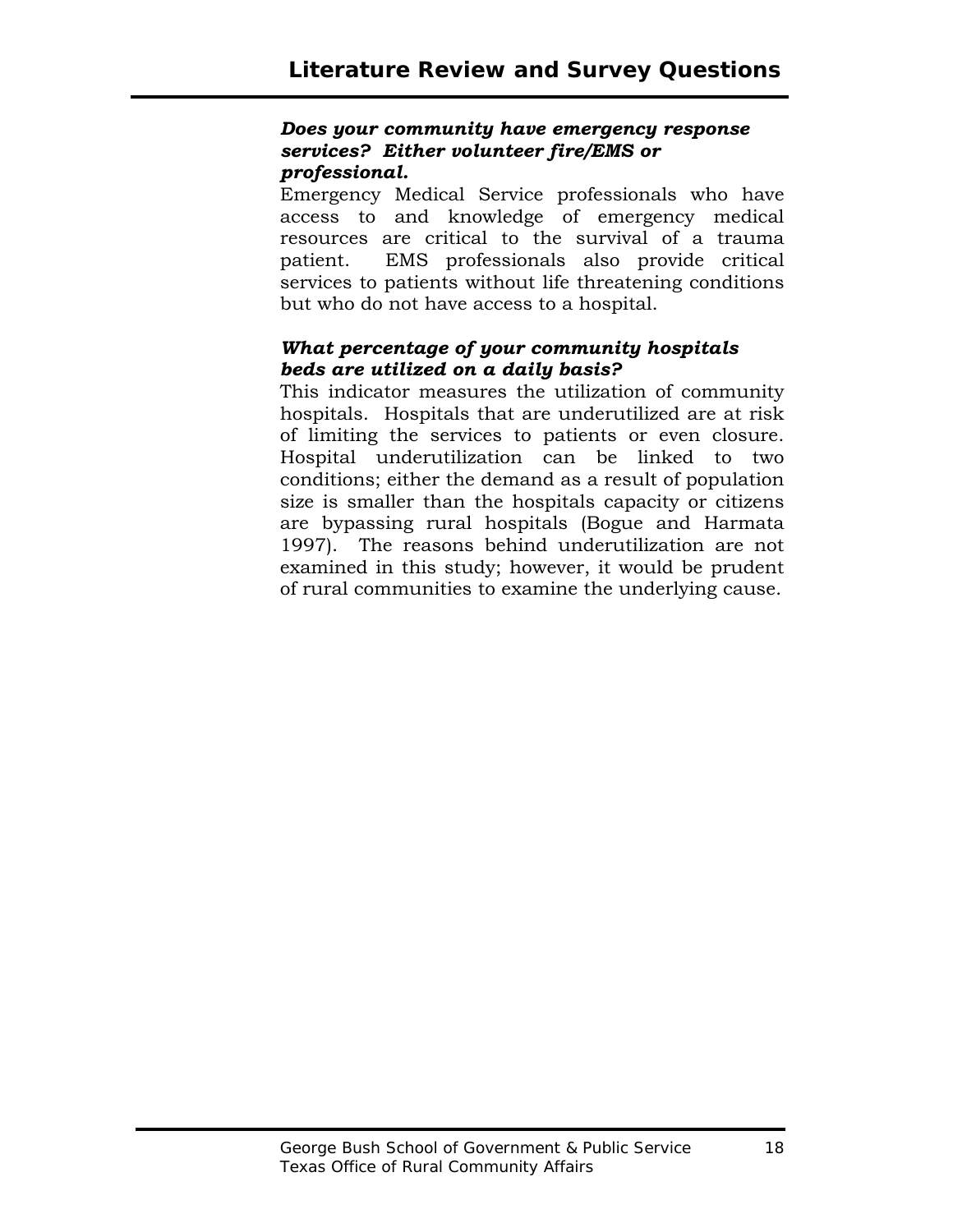## **Housing**

Many challenges exist that are specific to rural housing, and research shows that solutions must be tailored specifically to rural areas for the most effective outcomes to occur. One of the main issues driving rural housing concerns is the amount of poverty found within rural communities.

Some argue that the level of poverty is primarily driven by the change in the U.S. economy from a goodsproducing nation to a service-producing nation, which left many in rural communities little opportunity to participate. (Duncan and Tickamyer 1990) Because of this, the highest concern for rural communities should be increasing the ability to provide affordable housing to citizens.

Many issues from the concept of affordable housing, such as the number of cost-burdened households within a community, homeownership rate, vacancy rates for housing and rental units, rental prices, mortgage rates, housing prices, infrastructure concerns, the increasing number of manufactured housing, and the availability of federal housing programs. Included in the research index are four of these indicators: homeownership, the number of costburden households, the number of manufactured homes, and rental and home vacancy rates.

#### *What percentage of citizens are homeowners?*

Housing research concludes that homeownership is the preferred option of those who live in rural communities. (George and Holden 2000) This signifies that affordable housing is a key factor in the satisfaction of rural residents.

A high percentage of homeowners within a rural community show that the community provides a stock of affordable housing or mortgage rates. A large amount of affordable housing lends to the stability of a rural community, which is an important factor in its viability.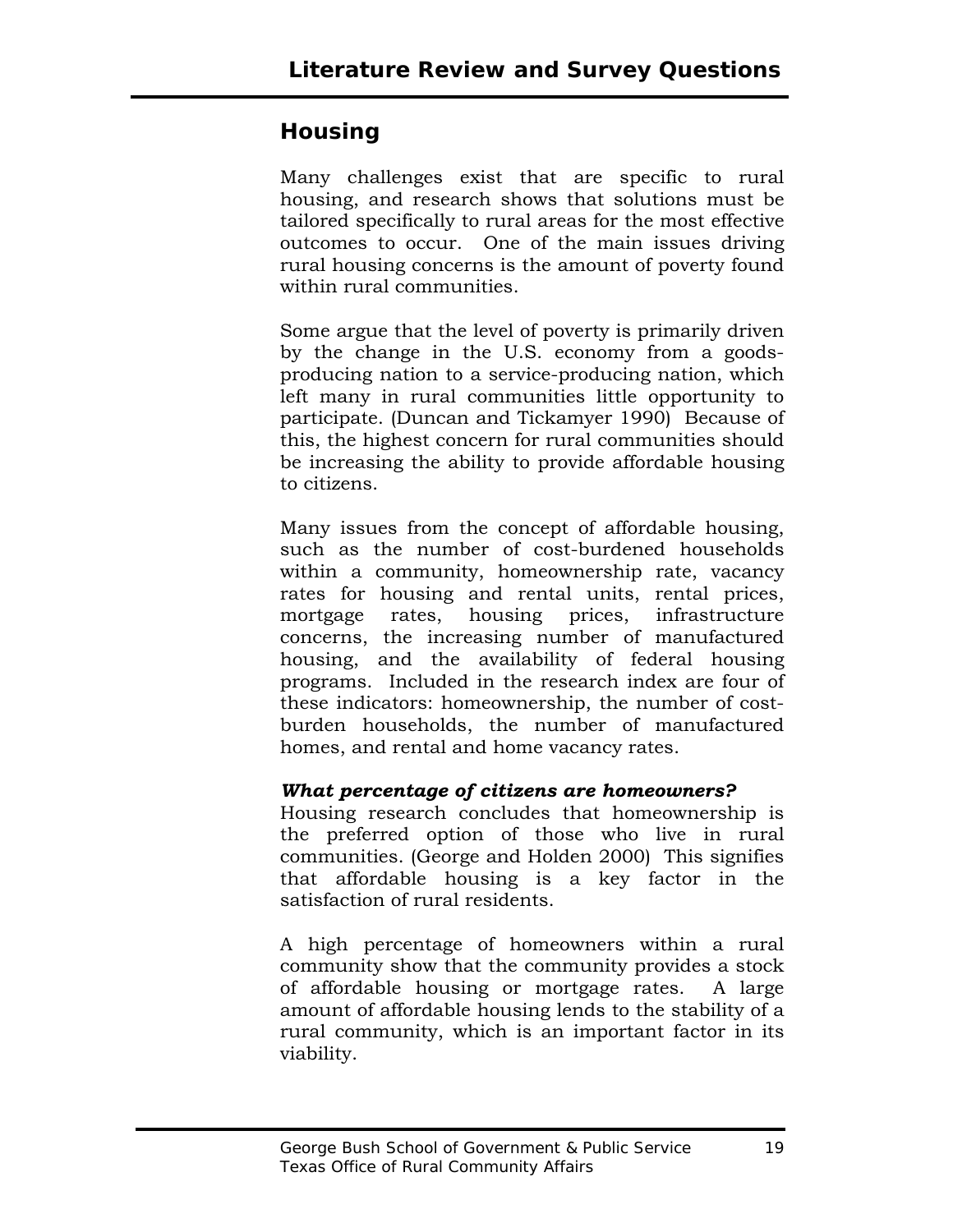#### *What percentage of households is spending more than 30% of its income on rent or mortgage?*

The Housing Assistance Council (2001) defines a costburdened household as one that spends more than 30 percent of its income on housing. It can be evidence of several effects: the lack of affordable housing within a community, the lack of access to affordable mortgages, and the inability of homeowners to bring their homes to code if necessary. A community that has a high percentage of cost-burdened households is at risk of becoming less viable.

#### *Has the number of mobile homes in your community increased?*

Collins (2003) explores the disadvantages and advantages of manufactured housing with regards to rural communities. The fastest growing segment of housing in rural areas is the manufactured homes sector; this fact may be attributed to the affordability of these homes compared to other housing options.

Although manufactured homes are affordable, some disadvantages accompany their ownership. Perhaps the most significant is that a majority of manufactured homeowners do not own the land on which the home sits, which forces the homeowners to classify their homes as personal property rather than real estate. When this occurs, homeowners typically face far higher mortgage and loan rates than if they were able to classify their homes as real estate. Another disadvantage that has been documented is that the increase in the ownership of manufactured homes may have a detrimental effect on local construction rates because these homes are usually built elsewhere before being brought to the community. Finally, Collins notes the disadvantage of managing an inventory of aging manufactured homes; problems associated with this issue include health, safety, and aesthetic concerns.

Kochera (2003) echoes some of Collins arguments about manufactured homes. Most significantly, he argues that a disadvantage of manufactured homes is the high mortgage and loan rates that are typically associated with classifying these homes as personal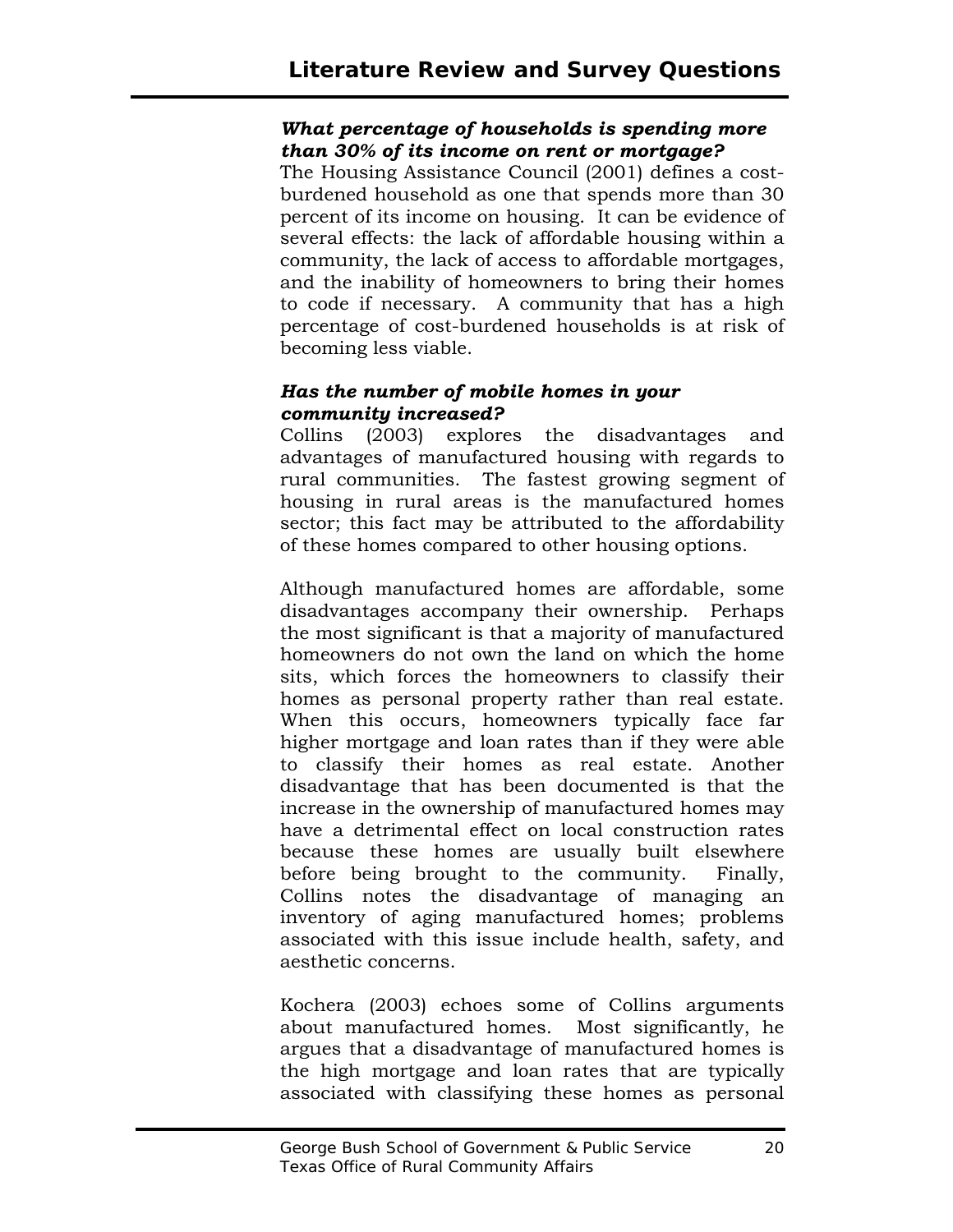property, which many must do because they are not the owners of the land that is the site of the home. He asserts that this greatly affects the population over age 65, who typically live on fixed incomes, therefore making it difficult to pay the high rates. This argument is especially crucial to rural communities, which generally have a large population over age 65.

This indicator will show whether the amount of mobile homes has increased in an area. An increase is evidence of a continuing lack of other affordable housing options. Manufactured housing creates difficulties for rural communities that will have to be dealt with in order to remain viable.

#### *What is the rental vacancy rate? Home vacancy rate?*

Friedman (2003) writes that affordable housing is necessary to rural communities because it allows homeowners stability in other aspects of their lives. Adding to this argument George and Holden (2001) of the Housing Assistance Council, state that affordable housing is crucial, especially to the rural elderly population who typically live on fixed incomes. Additionally, they argue that rental housing is the second-best choice after homeownership. In a separate article provided by the Housing Assistance Council (George and Holden 2000), the assertion is made that affordable rental housing should be available in rural communities, especially as rural renters are typically those who suffer multiple housing concerns. A community should have rental and home vacancies, but too large an amount indicates that the population is decreasing and/or that affordable housing is scarce.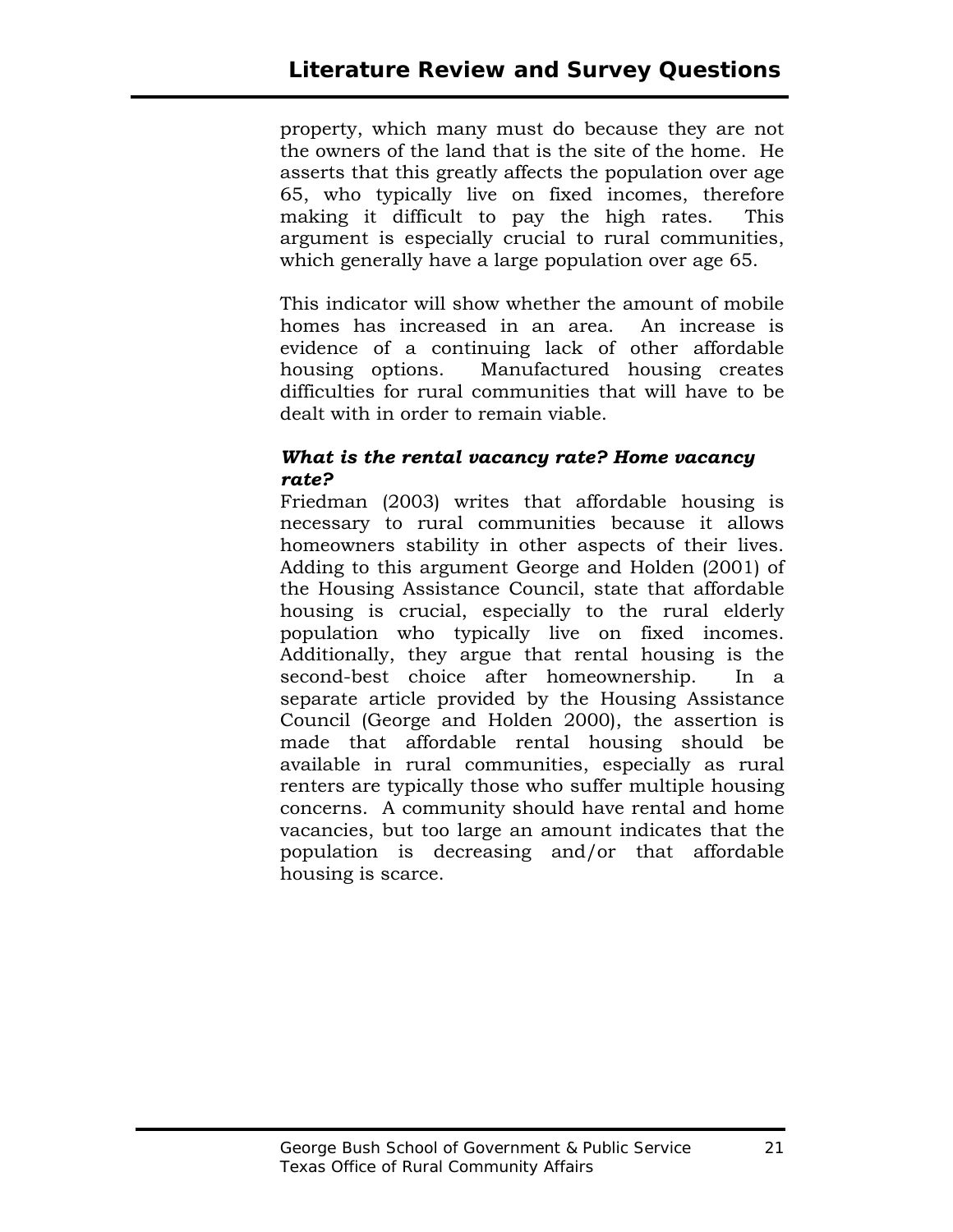## **Society and Culture**

Measures of society and culture involve the social interaction within the community and the outside world that promotes value to the community and its residents. Methods to enhance society and culture include: promoting tourism; providing recreation sites, cultural centers, libraries, youth and civic organizations; and encouraging visitors to the community through hosting events. By providing venues such as these, communities lead residents and visitors to hold a connection with the community and these connections instill values that lead individuals to stay in communities and invest time and effort toward community enhancement.

#### *Does the Texas Historical Commission designate you as a Main Street Community?*

In 1981 The Texas Historical Commission started the Texas Main Street program to help communities fund revitalization initiatives. Since its creation, the program has been used by over 130 communities to assist in restoring and preserving downtowns and main street areas. This question addresses the efforts taken to enhance the community's appeal to visitors and residents.

#### *Have you applied or received funds to enhance your Main Street or downtown?*

Since the Main Street Program, and other programs like it, have limited funds available to provide to communities, this question addresses other efforts communities have taken to gain funds to enhance their community. The self-development strategies communities use to improve their surroundings indicates a strong relationship and sense of responsibility to the aesthetic value and well-being of a community (Sharp et al. 2002).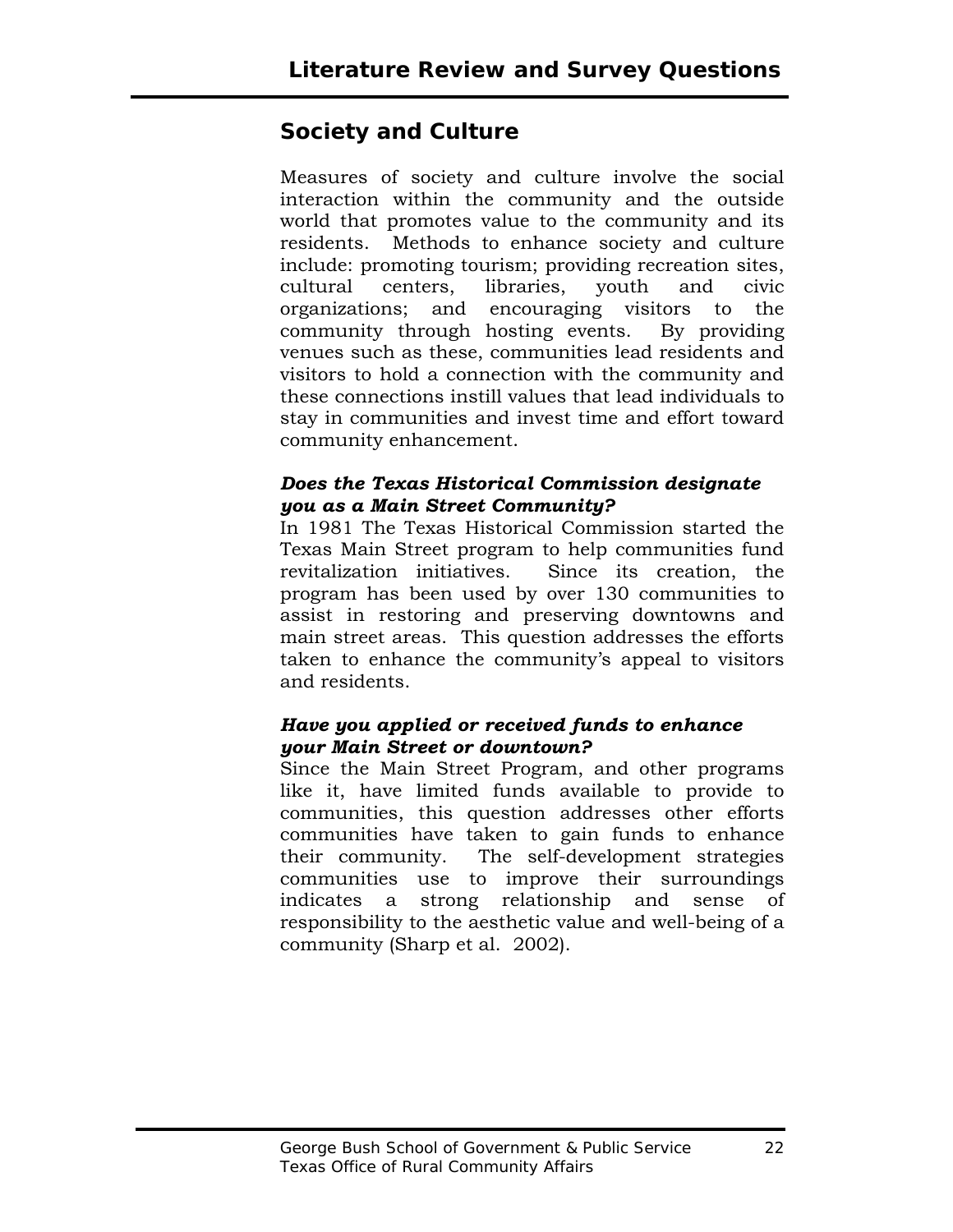*Do you have any of the following in your community: Recreation sites, Private businesses that target recreational activities, Civic organizations, Tourism-oriented organization, Cultural arts, Public Library?* 

Research indicates that social interaction in communities is connected to the sustainability of the community itself (Putnam 2001). The following six questions encompass this aspect of sustainability.

#### **Recreation sites**

Sites such as ballparks and playgrounds are attractive to all ages and ultimately encourage family interactions and togetherness. Parks and recreational services act as great ways to attract visitors, and encourage positive renovation of open spaces (Johnson and Beale 2002).

#### **Private businesses that target recreational**

Private businesses that participate in recreational tourism provide attractions beyond community initiatives, and speaks to the marketability of the community to visitors and the community in general. Further, recreational businesses are usually indicators of tourist activity which enhances community viability (Brown 2004).

#### **Civic organizations**

Research indicates that individuals belonging to such organizations are less likely to migrate (Myers 2000) and more likely to value the community as a whole (Putnam 2001).

#### **Tourism-oriented organization**

Rural communities that capitalize on local/rural appeal and attributes, and sell their "product" to those escaping from urban life have the potential to become successful economically (Coates, Jarratt and Ragunas 1992). Research indicates that communities working together to enhance tourism realize more benefits than communities working alone (The Finance Project 2002).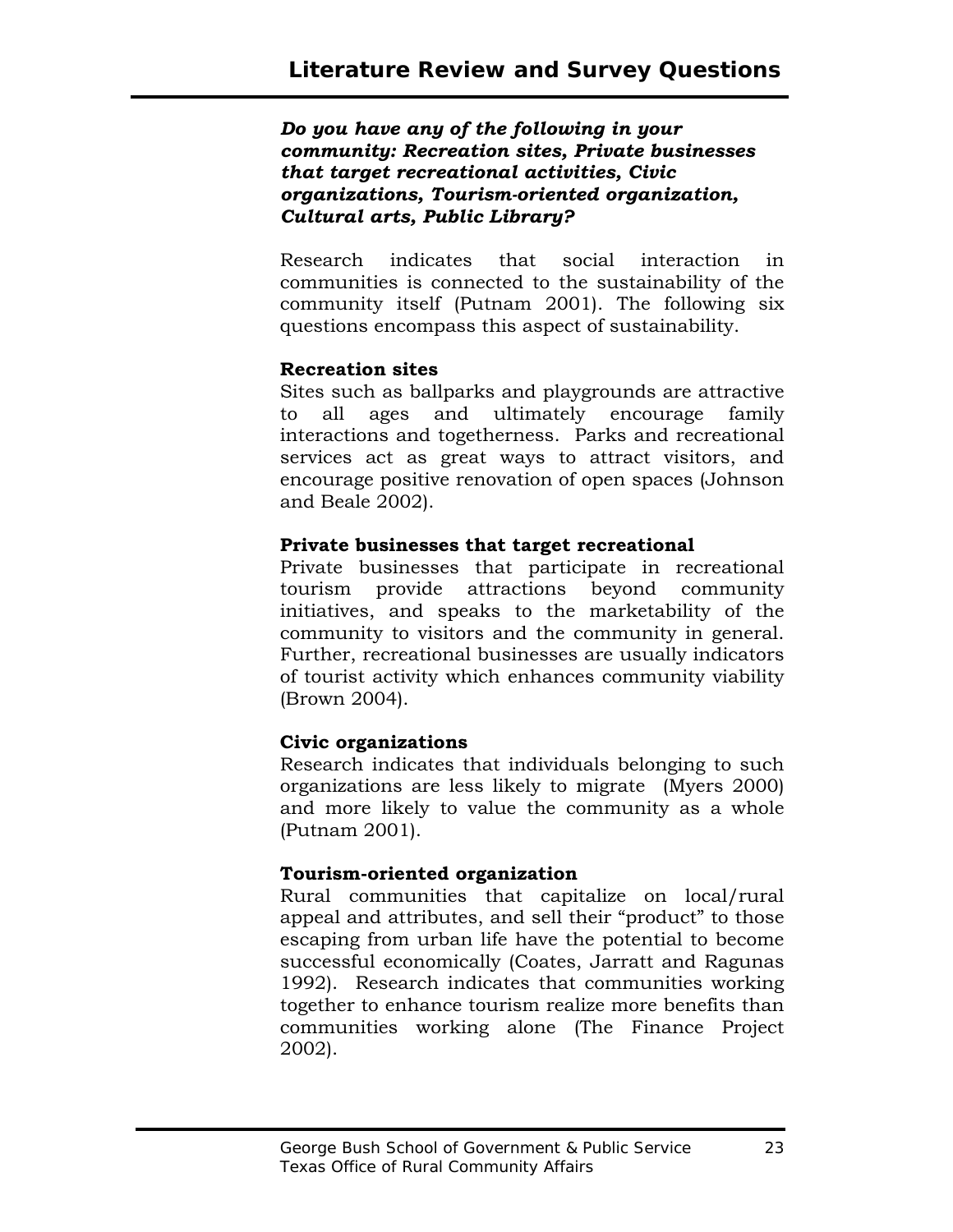#### **Cultural arts (museum, theater, or historical sites)**

Research indicates that cultural arts, such as those provided through museums, theaters, and historical preservation sites are very attractive to residents and visitors to a community (Walker, Jackson and Rosenstein 2003). Community's that have these types of institutions have taken initiatives for funding and dedicated time and efforts in facilitating culture in communities. Walker, Jackson, and Rosenstein state that an investment in the cultural arts is an investment in the communities that support them (2003).

#### **Public Library**

Research indicates that communities that invest in the future through additions such as public libraries, showing the importance they put on self-development and the future of the community as a whole (Sharp et al. 2002). By having a library, a community indicates support for its residents' educational needs. Libraries are indicative of community development beyond the necessities, which shows that a community has the time and resources beyond focusing on basic survival.

#### **Are there active youth organizations, after school clubs, or sports clubs in your community?**

In many rural communities, the school is considered to be a place of social interaction and fosters the connection between the youth and their community (Salant & Waller 1998). After-school clubs and organizations dedicated to children show that a community invests in the future generations of their community and their upbringing.

#### *Does your community host an annual event? Is the attendance at this event growing?*

For many communities hosting an annual event is a way to bring capital to the community, but events also provide a means for a community to attract out side visitors (Coates, Jarratt and Ragunas 1992). By hosting events, communities show their ability to organize and foster community involvement.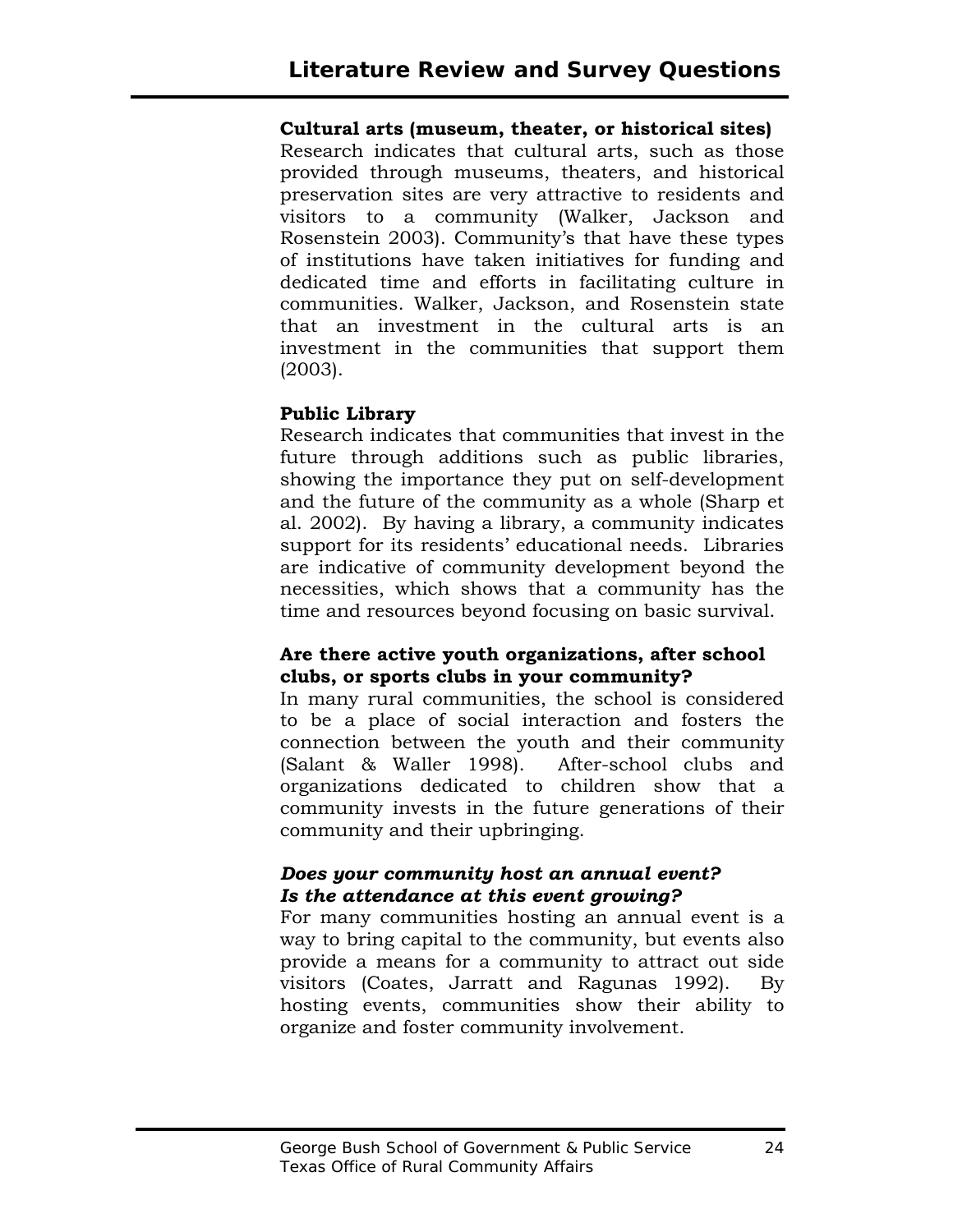## **Technology**

The evolution of technology continues to bring our nation into a new and changing world that looks towards economic prosperity and an idealistic future. Rural communities, with their strong cultural heritage, are caught between a world rushing towards change and a strong desire from the local residents to maintain the community's unique character. Technological advancements, specifically in the area of the telecommunications industry (including residential telephones, mobile phones, cable television, internet access, and electronically-based commerce), have "become an increasingly important factor in the growth of the economy" (Stenberg 2002, 1).

#### *What percentages of households are without telephone service?*

The telephone has been the standard of technological diffusion throughout the United States since its invention at the end of the 19th Century. While it took nearly 100 years for telephone service to reach 95% of U.S. residences, the rate has remained stable for the past 20 years (Stenberg 2003a). Stenberg states, "the rate for rural areas, in the aggregate and largely as a consequence of Federal and State policies, is comparable to urban areas" (2003a, 1).

The Telecommunications Act of 1996, the first major rewrite of the 1934 Communications Act, included several reforms of federal legislation to shrink the "digital divide," as it were, between those who have telecommunication technology and those who do not. This legislation expanded the definition of universal service or the "universal availability of a minimum level of service at affordable rates" (Stenberg 2002, 25) with specific attention to rural, poor, or high-cost areas for infrastructure development or service delivery for a broader spectrum of technology to include Internet service.

Telephone penetration rates are the current measure of universal service. Stenberg et al. argues that "without the provisions [the 1996 Act], rural areas may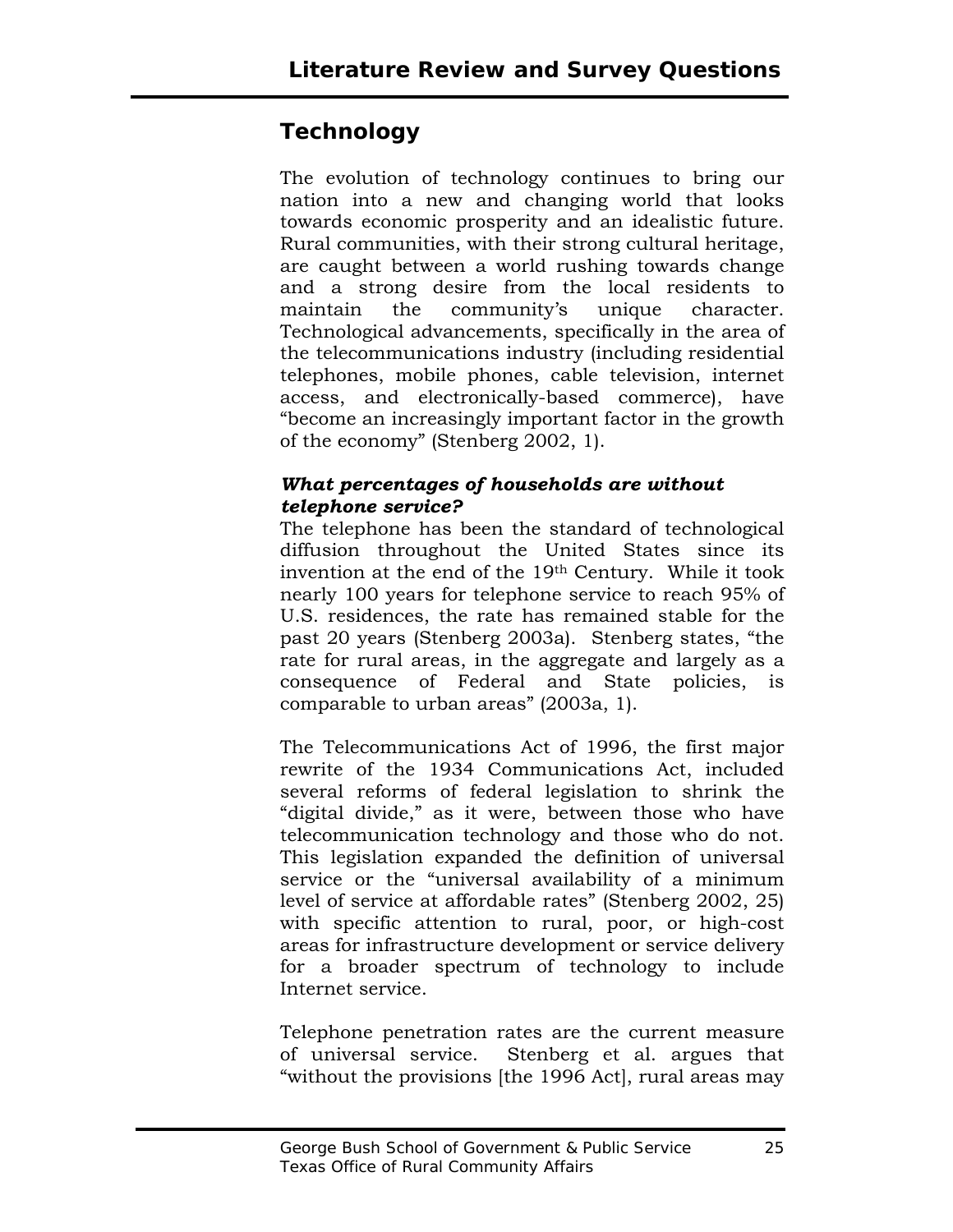rapidly fall behind urban areas in our increasingly competitive economy" (1997 ,37).

#### *Does your community have cable television access?*

This indicator continues the argument above as an indicator of the current status and "quality of telecommunication services [that] can encourage business activity to remain or develop in rural areas" (Stenberg et al. 1997, 32).

The current availability of cable television services in the rural community is an indicator of the level of local interest and information technology (IT) producing and consuming companies' willingness to invest in the community (Staihr 2000). "The size and scale of existing telephone or cable TV provider can affect the likelihood of DSL or cable modems being offered in small communities or rural areas" (Staihr 2000, 2-3). Kathleen McMahon and Priscilla Salant (1999) support this contention that the current level of infrastructure and access is an indication of the both the supply and demand for tele-communications services.

#### *What types of Internet service is available for your community? Dial-up service; Broadband service; Wireless service*

"A generation ago, the economic well-being of rural communities often depended on how close they were to an interstate highway. In the next century, their vitality may depend more on the sophistication of their communication services" (McMahon and Salant 1999, 2). This question will gather important data on the current availability of Internet access for a community. Wireless technology offers specific advantages for use in rural areas because it requires less capital and expense in establishing infrastructure, but the cost of this newer technology is still higher than existing technology for the consumer (see Stenberg 2003b, Leatherman 2000, Stenberg 2002, Stenberg et al. 1997, Abraham 2003, Staihr 2000). If a community already has access to broadband or wireless Internet, it shows that there is sufficient local capacity to support it.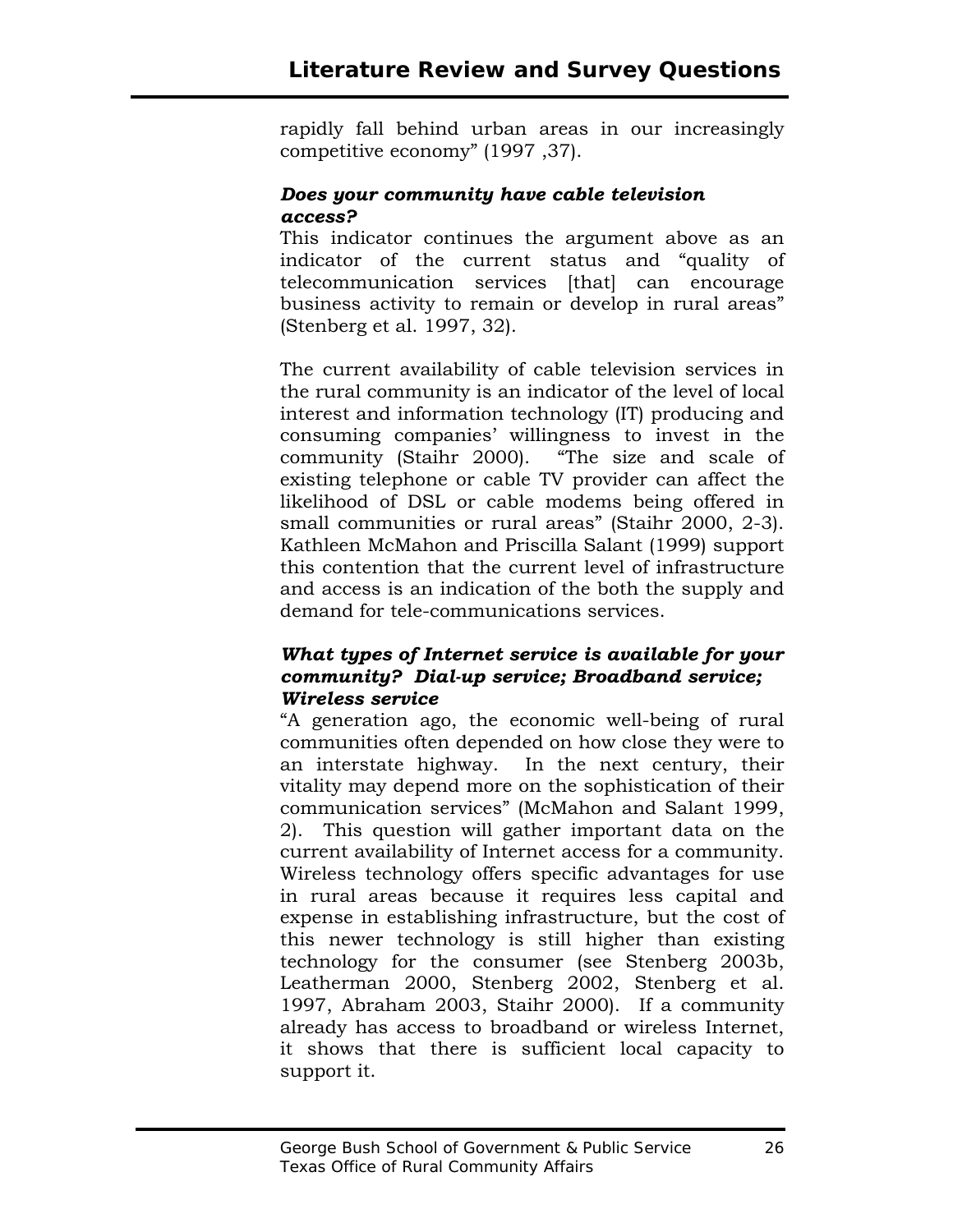*Has your community taken any actions to continue finding funding for a telecommunications network including but not limited to the following: Public-private partnerships; Grants; Adding internet as a service provided by municipal utilities or rural electric cooperatives* 

Information technology offers specific advantages for rural communities. "Recent advances in telecommunications can help address these rural concerns (emigration) and help mitigate the negative effects of shifting demographics on rural education…and stem the tide of rural population outflows" (Staihr and Shaeff 2001, 2). A concern arises at this point; rural areas need to attract IT producing and consuming companies to grow their economy, but they cannot effectively build infrastructure investment needed to attract these companies (see Leatherman 2000, Stenberg 2002, McMahon and Salant 1999, Stenberg et al. 1997, Abraham 2003, Henderson 2001, Staihr and Shaeff 2001, and Staihr 2001).

If a local community has taken the initiative to apply for any of the numerous grant programs that facilitate the growth of technology in rural, low-income, or highcost areas, it reflects on local capacity and ultimately their sustainability. These proven actions to bring technology to the community will alone strengthen the community and the results of their action to build infrastructure will also have a positive effect on the community.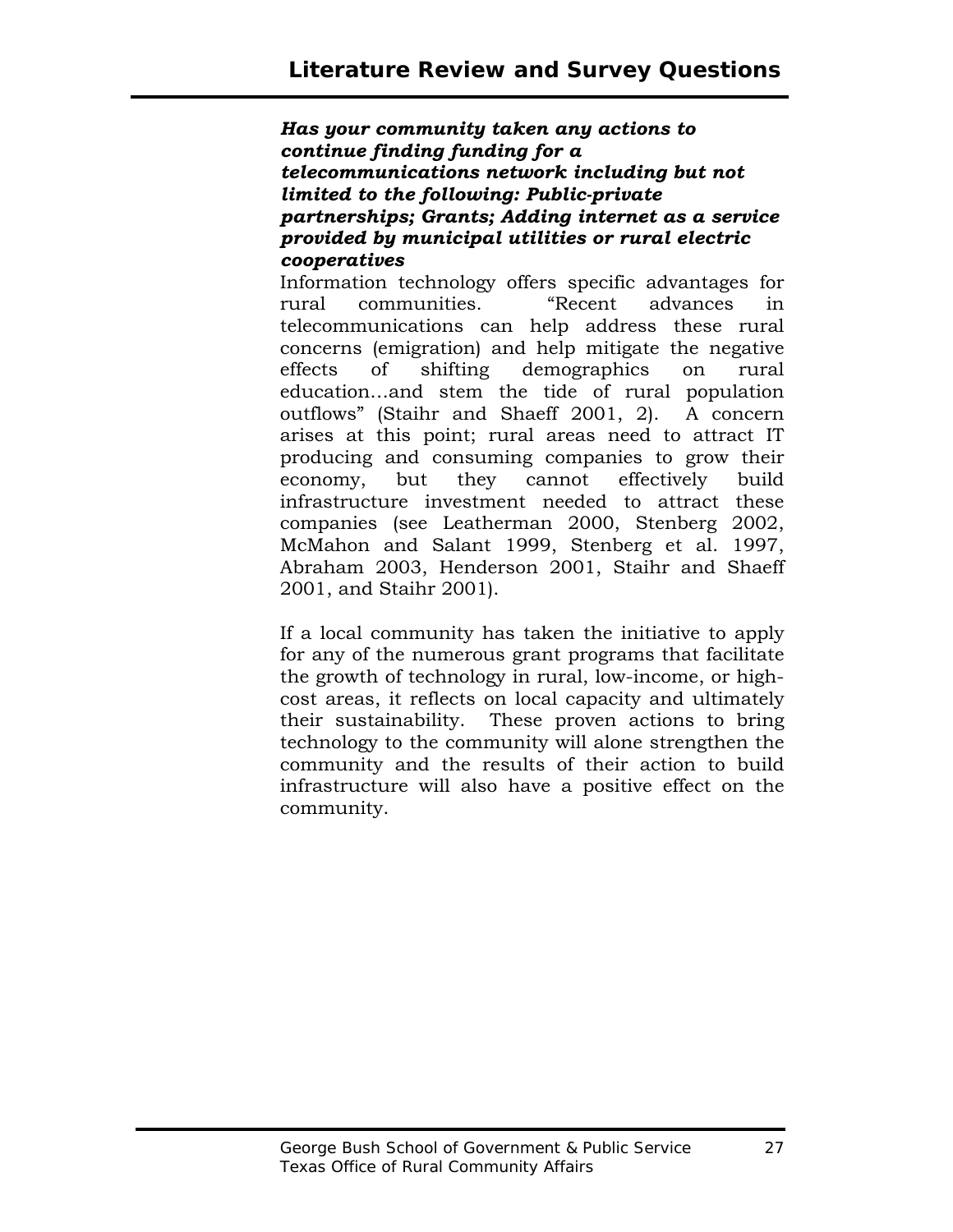## **Government**

The key to community sustainability lies at the heart of a community and its leadership. The local capacity for government leadership, strategic planning, and quality public service delivery is crucial. "The health of rural communities," according to Dr. Lynn Harvey (2001, 1) "is in part linked to an effective local governance structure." Without this fundamental government capacity, a community's viability and sustainability is in jeopardy.

#### *Do you have a city manager, administrator, or secretary with professional training (public administration, public policy, urban planning, MBA, or city management degree or comparative experience)?*

The level of professional training and/or experience in the position of the city manager has an impact on a city's sustainability. The city manager (also administrator or secretary) is a full-time professional position that lies outside the sphere of political influence and solely concentrates on the development and implementation of public policy for the community. The Reason Public Policy Institute's study on efficiency in public service delivery at the city level found that "cities with a manager are almost 50% more likely to be efficient than those with an elected mayor" (Moore et al 2001, 8).

#### *Do you have a strategic plan that incorporates a budget? An economic development plan? A telecommunications plan? An environmental plan?*

Strategic planning has found a crucial place in the both the public and private sectors. Companies develop comprehensive plans to guide actions and inform stockholders and use profit figures as a clearcut indicator of economic success and corporate viability. Government organizations, in a sense, do the same. Academic research, supported by professional experience, argues that organizations should have comprehensive strategic planning coupled with a performance measurement plan that links planning to organizational results to budgeting. "When there is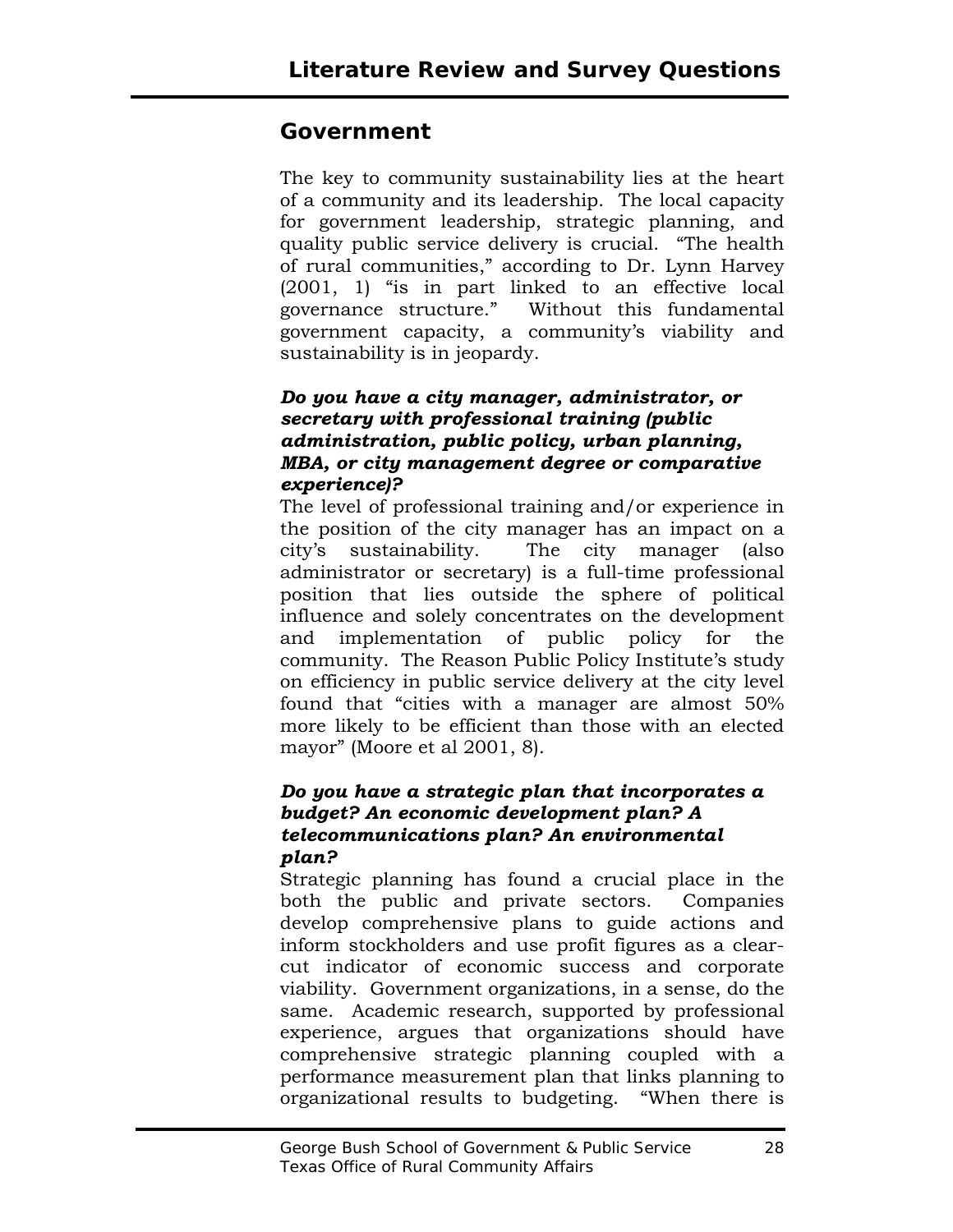broad-based understanding of community need and consensus among local institutions emerges, there is greater likelihood that the community will take successful action. This will be true in relation to community technology needs just as it is for local economic development, health care, or any community problem" (Leatherman 2000, 13). Strategic planning provides a solid foundation of assessment, planning, consensus building, and action that can have a strong positive impact on a community's sustainability.

#### *Do you have a leadership development program for elected officials and/or managers in the city government?*

Rural government systems and training for the elected officials are crucial to the community (Harvey 2001). The State Rural Development Council, for example, serves as a public-private partnership that provides training material to local leaders. The Texas Municipal League (TML) also serves to facilitate training for elected officials or city managers. Regardless of whether the program is initiated by the city secretary or TML, it is important that city officials and managers recognize the importance of a continuous development program.

#### *Is your community a member of a regional organization of any kind?*

The community's involvement in a regional organization, regardless of the type, is an indicator of sustainability. A community's involvement or membership in a regional water planning or development organization brings specific advantages that otherwise would not be available. The State Rural Development Council or TML, for example, offer resources for community leaders as well as serve as a means to coordinate the statewide rural development agenda (Radin 1996). Through involvement in a regional organization, communities have the advantage of an expanded pool of resources and ideas. With many other indicators, a community involved in a regional organization has demonstrated capacity and commitment to improving the community (Harvey 2001).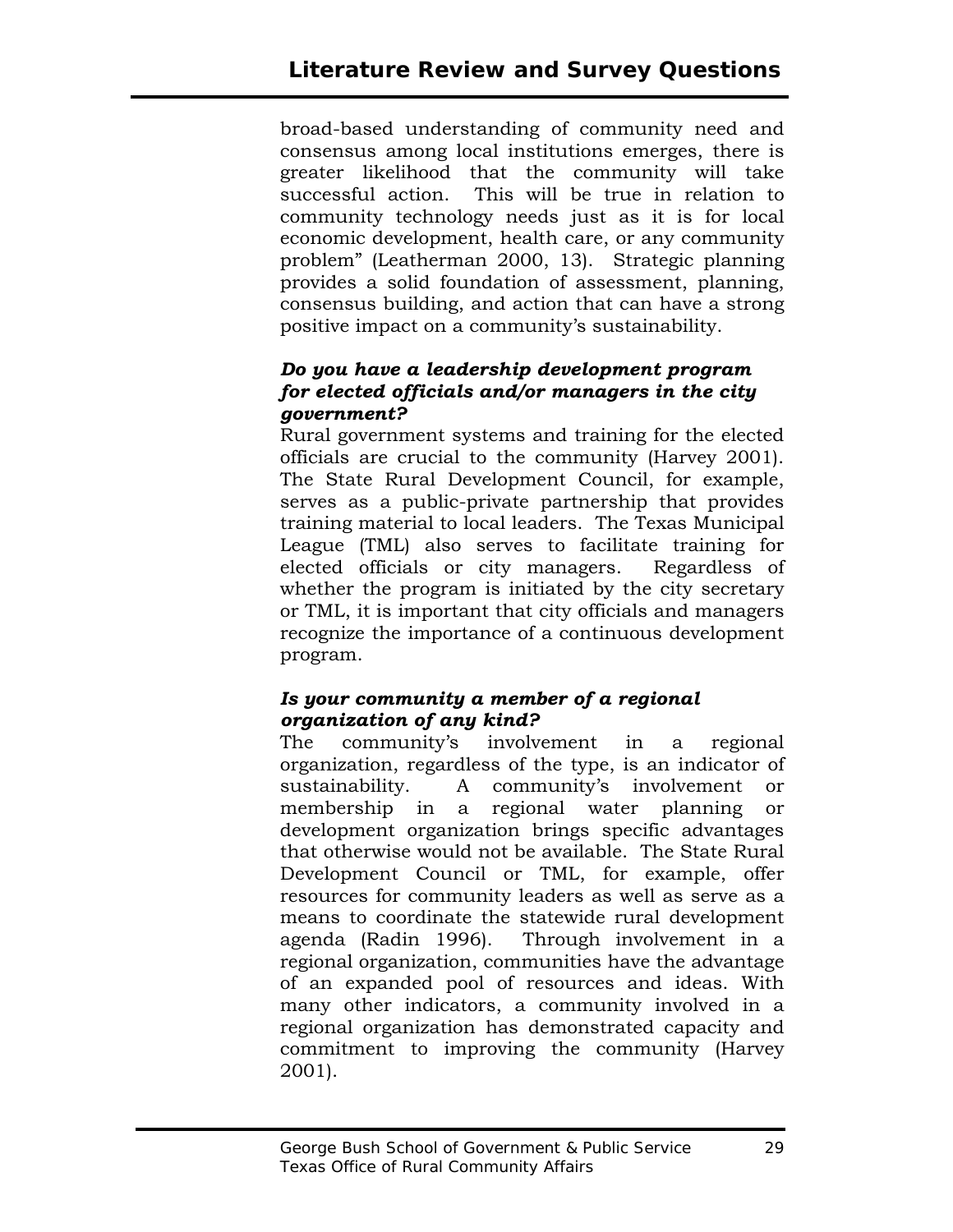#### *Does the city or county government provide the following public services: Fire Department; Police Department; Street Department Public Utilities*

City governments have varying levels of ability to provide fire, police, street, and public utility services such as power, water, garbage, and wastewater service (Moore et al. 2001), but their ability to provide the service alone shows strength and independence. In this section, the common theme and emphasis is local capacity. The ability to provide public safety and maintenance services for community businesses and residents reflects positively on capacity and, therefore, sustainability.

#### *Does your community rely on an organized wastewater collection system or on septic tanks or both?*

Many rural households rely on their own septic tank as a sewer collection system due to their remote location. As communities grow in population and strengthen in infrastructure capacity, organized wastewater systems are one of the services governments provide their citizens. The development and maintenance of a wastewater collection/treatment system demonstrates an immediate and long-term capacity and commitment to the citizens and business owners. Governments with this emphasis on the customer (citizen) perspective have a proven strategic focus on neighborhood viability (Abbott, Johnson, and Dieckhoner N.D.).

#### *What is the ratio of average voter turnout rate to voter registration?*

Knack argues "it is important for citizens to articulate their preferences, through voting and other means, to provide guidance to those officials as to what constitutes the public interest" (2002, 773). Further, "knowledge of politics and public affairs by large numbers of citizens, coupled with their participation through voting and other modes of citizen voice, are crucial for accountable government" (Knack 2002, 773). Public participation in civic affairs can be measured by the ratio between the average voter turnout to voter registration rates in the city (Liebl et al 1998). This measurement is a reflection on public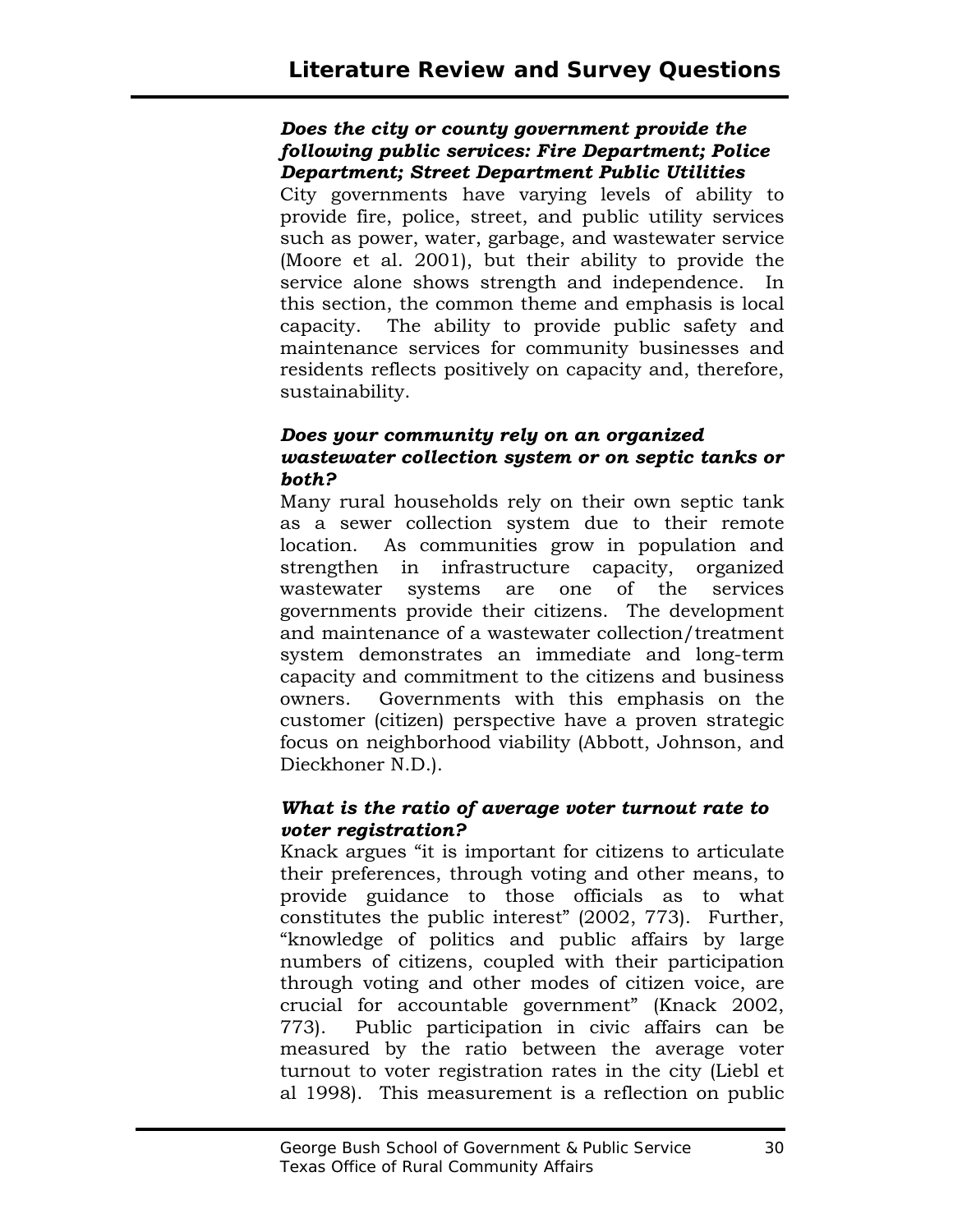interest translated into public participation, and where these are present government performance improves.

#### *Does the city council reflect the ethnic diversity of the community?*

City councils are a structural form of a representative government. Council members are elected as representatives of their constituent's political views and personal interests. Texas is a very culturally and racially diverse state with strong German and Polish heritages, and a growing Hispanic population. While political party platforms and affiliations are less important on the local level than on the state and certainly the federal level of government, appropriate representation of cultural diversity is important.

#### *What is your bond rating?*

This question represents an important perspective of community viability—the financial perspective. A community's bond rating is a measure of the community's economic efficiency and fiscal integrity (Abbott, Johnson, and Dieckhoner N.D.). Further, being rated implies that the community has the ability to raise revenue when necessary for infrastructure or other capital investments.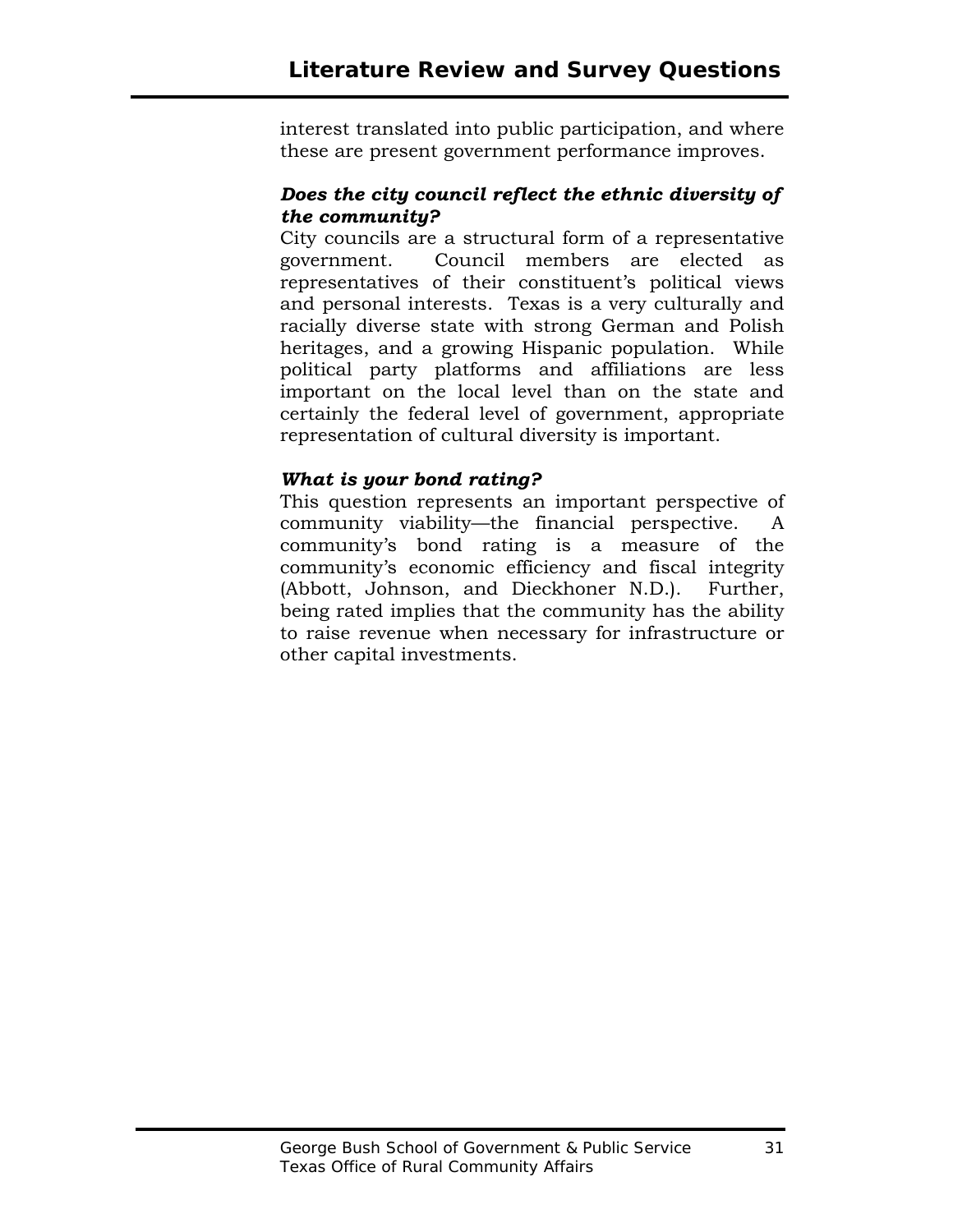## **Environment**

Our focus is on the community and governmental structures set in place to ensure natural resource viability for the future. This view takes into account the current status of natural amenities in the area, and the preventative and proactive steps communities are taking towards future availability of these resources.

#### *Does your community currently have any nature tourism sites, private natural amenity, or attractions within close proximity? This can include state or national parks, lakes, rivers, or canyons.*

The natural environment is very attractive to tourists and specific sites such as lakes, rivers, and canyons are just a few of the attractions communities capitalize on to become more successful. Research shows that rural communities within close proximity to natural amenities such as these, and protected places such as state and national parks, have a natural means of attracting visitors and new residents to their community. "Where natural resources once attracted people seeking fertile land, minerals, and timber, they now attract people in search of a pleasant environment for recreation and residence" (McGranahan, 1999).

#### *Was your community an active participant in the regional water planning process?*

Planning is important for the sustained and ongoing development process of a community. Holistic and long-term planning requires communities to implement structures, manage, and prepare for the future. Starting in 1997, the State of Texas passed legislation supporting a more bottom-up form of statewide water planning. This legislation asked individuals from around the state to incorporate regional water plans which "map out how to conserve water supplies, meet future water supply needs and respond to future droughts in the planning areas"(Texas Water Development Board, 2004).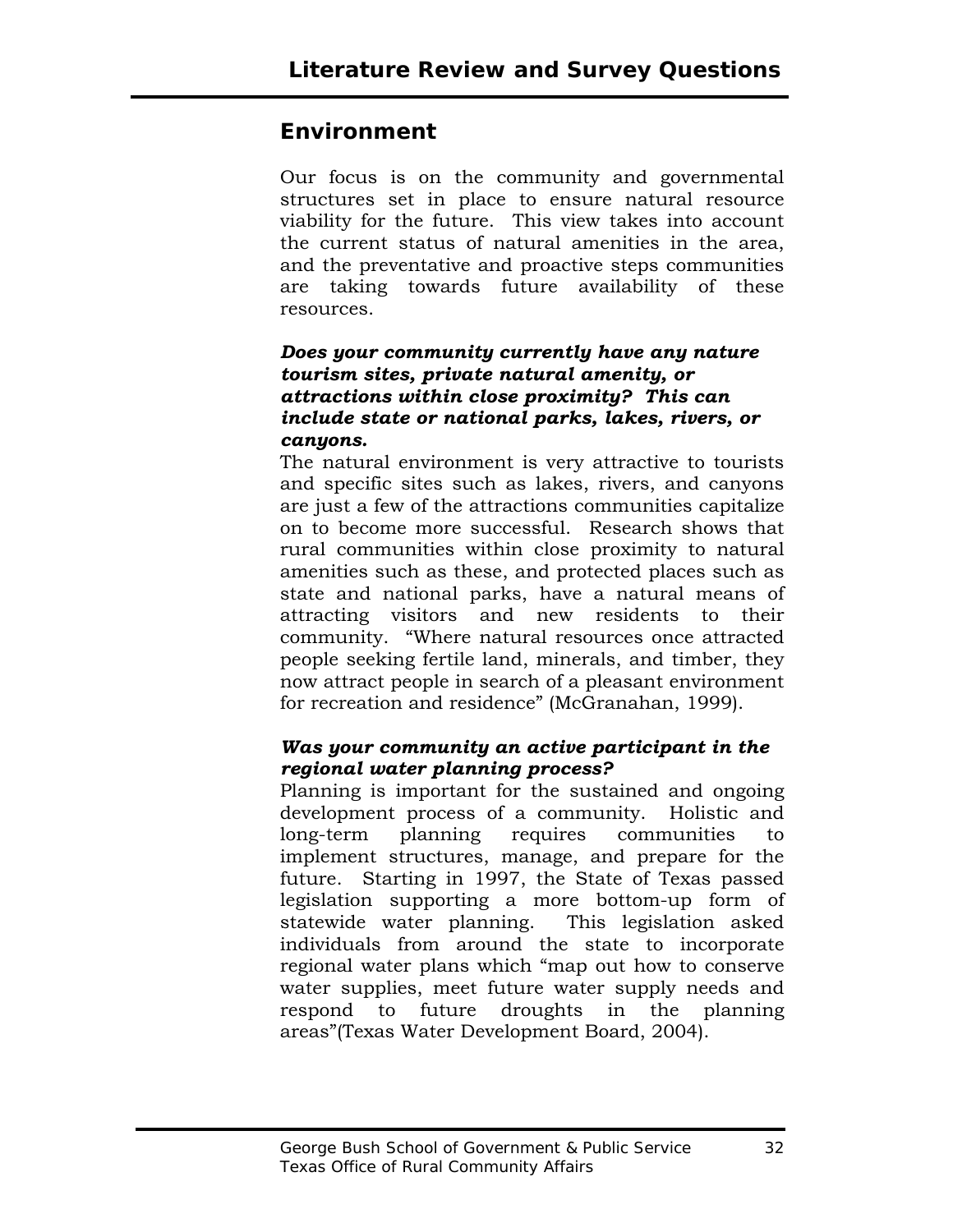#### *According to your regional water plan, will your community have water available until the Year 2050?*

According to environmental research on the importance of natural resources, water always is a primary concern. It has been argued, "water is needed for all aspects of life" and without sustainable water supplies, life as we know it will change dramatically (United Nations Department of Economics and Social Affairs 2003). Beginning in 1997, regional water plans have been developed to forecast the expected future of water supplies until 2050. These forecasts provide detailed expectancies of the duration of expected water according to future growth projections and resource availability. From these plans, communities should have a detailed understanding of their water expectancy for the year 2050.

#### *Is there a local groundwater district, or soil conservation district?*

Throughout Texas there are numerous groundwater districts, and their mission are to conserve, preserve, protect, and recharge ground water. These districts, along with soil conservation districts, are public organizations that attempt to preserve and plan for current and future needs. While these groups are not frequently directly associated with community interaction, they do provide a service from which the community benefits.

#### *Is there extra capacity for water in your community's public water system?*

For rural communities there is an "overwhelming majority of drinking water systems that are small" these communities therefore have issues associated with them if they do not plan appropriately for droughts or population influxes (Bagi 2002). Research shows that rural communities are "less able to operate near capacity, and experience greater fluctuations in daily water production" (Bagi 2002, 46). A rural community running at full capacity indicates a system that can adequately serve it residents and sustain their water needs adequately.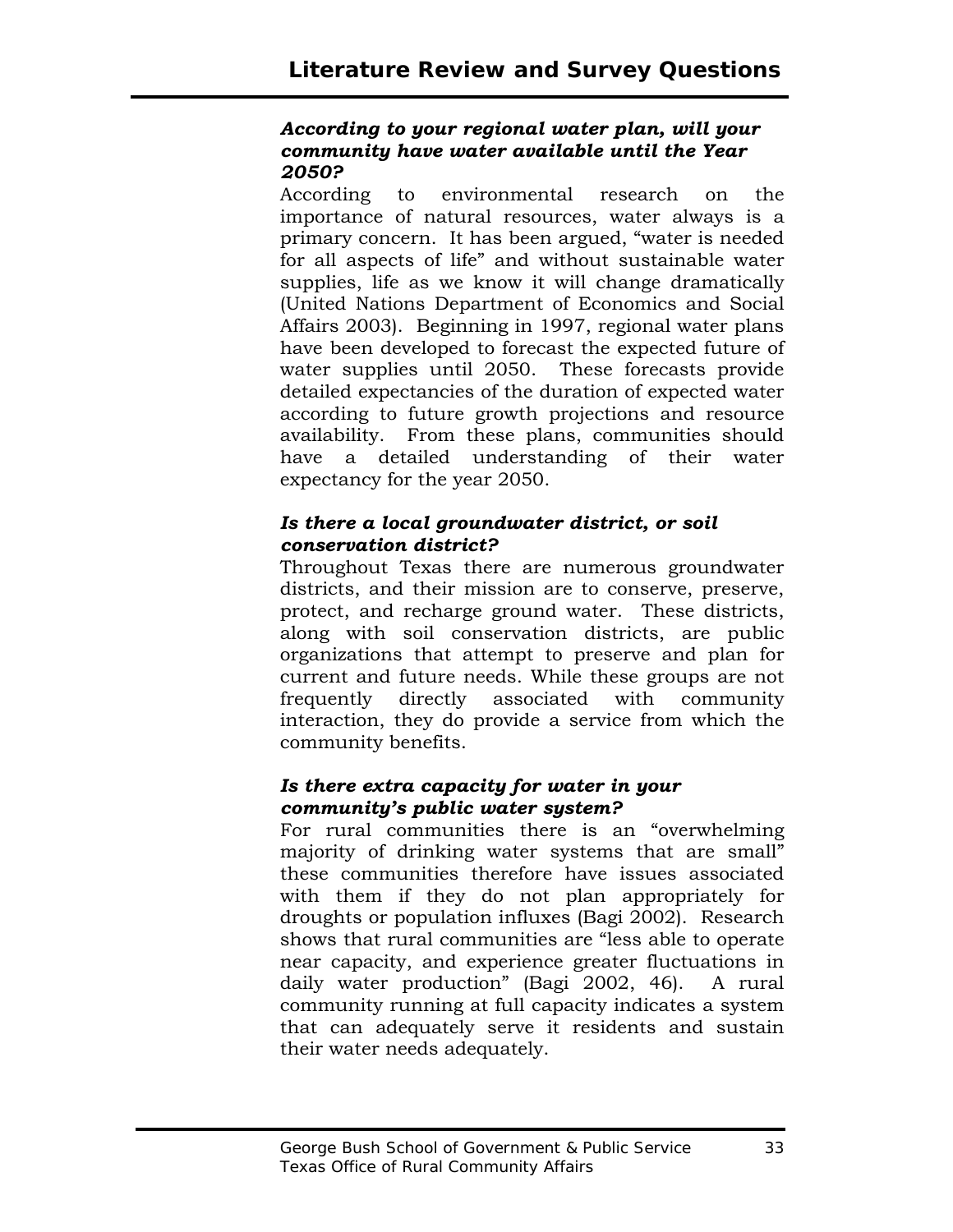#### *Do you currently have a back-up water supply in case the main supply source of potable water is disrupted?*

A back-up water supply is another indicator of community effort to ensure water availability to residents. A back-up supply is indicative of the community planning for future problems with water availability and the chance of disruption of the main supply (Texas USDA State Office, 2001).

#### *What is your current TCEQ status?*

The Texas Commission on Environmental Quality is a statewide environmental organization which provides supervision of public water supplies. TCEQ indicates the safety of public drinking water systems by rating the system as inactive or cancelled, proposed or unlisted, active and superior or approved.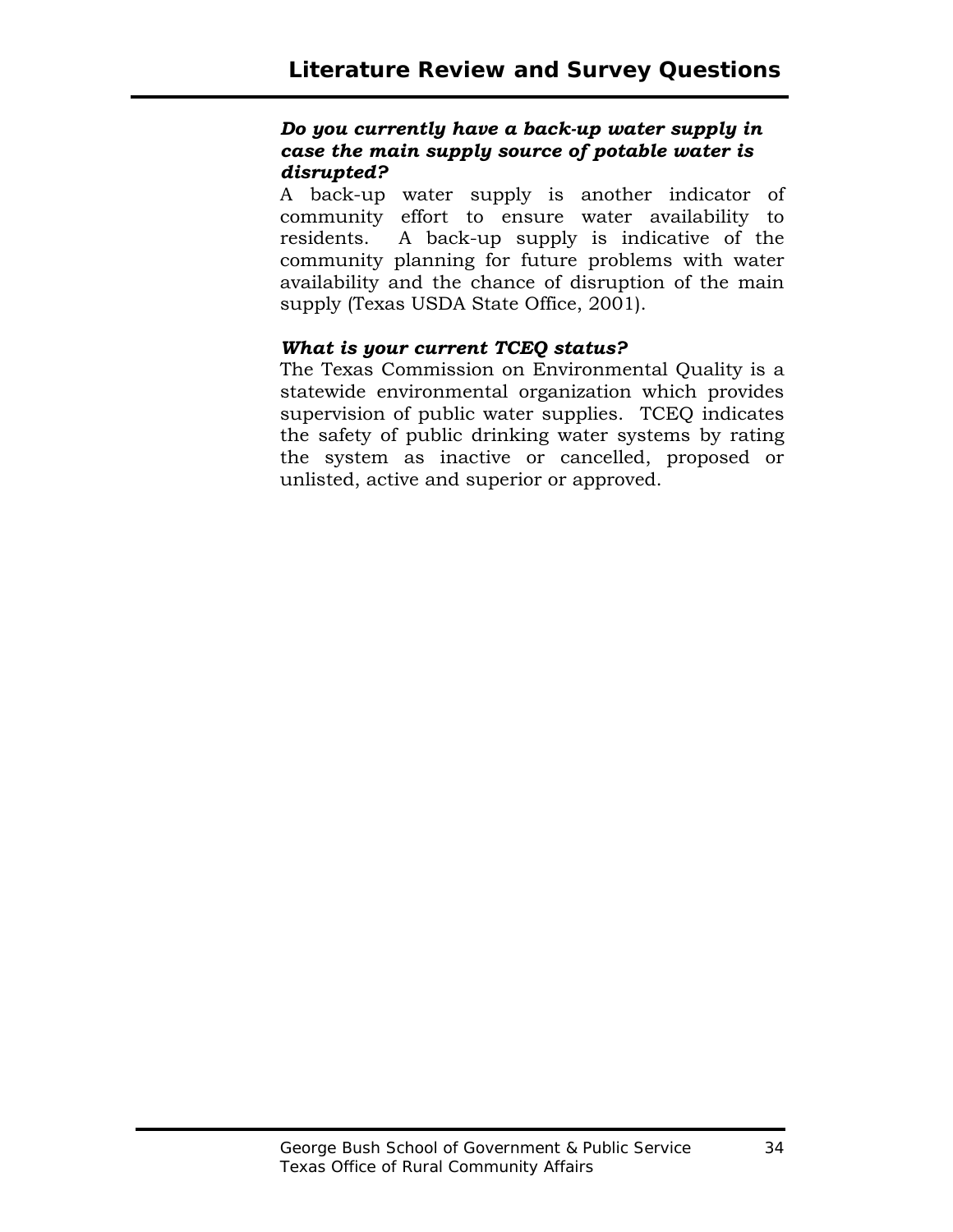## **Transportation**

Transportation is essential for rural economic development. A good infrastructure connects rural residents to jobs and services and links rural industries to their markets. Without a strong transportation system in place a rural community's economy will suffer.

#### *What is the distance to the closest major airport where residents can get connecting flights outside of Texas?*

Businesses are more likely to relocate to a rural area that has access to an airport with commercial flights. Air transportation is becoming essential to American businesses as they strive for greater efficiency and more timely order fulfillment. Therefore poor access to air transportation can handicap many rural communities hoping to attract and retain cutting-edge businesses. In addition, rural communities within 50 miles of a passenger service airport are more likely to see economic growth (Gail and Brown 2000).

#### *What is the distance to the closest airport where residents can get commuter flights to major airports?*

Businesses may relocate to a rural area that has access to an airport with commuter flights to major airports. While these airports are not as beneficial as those above, many businesses will relocate to rural communities that are pleasing to them in other ways and these commuter airports are amenities that aid in their attraction to an area (Gail and Brown 2000).

#### *How many Interstates and/or highways run through your community?*

Interstate and/or highway access enhances a community's ability to increase their economic wellbeing. In addition, added road networks have the ability to bring new jobs to rural communities in both the short- and long-run. Finally, a community with a high number of interstates and/or highways passing through has a greater ability to become a regional trade center **(**Wilbur Smith Associates 1998).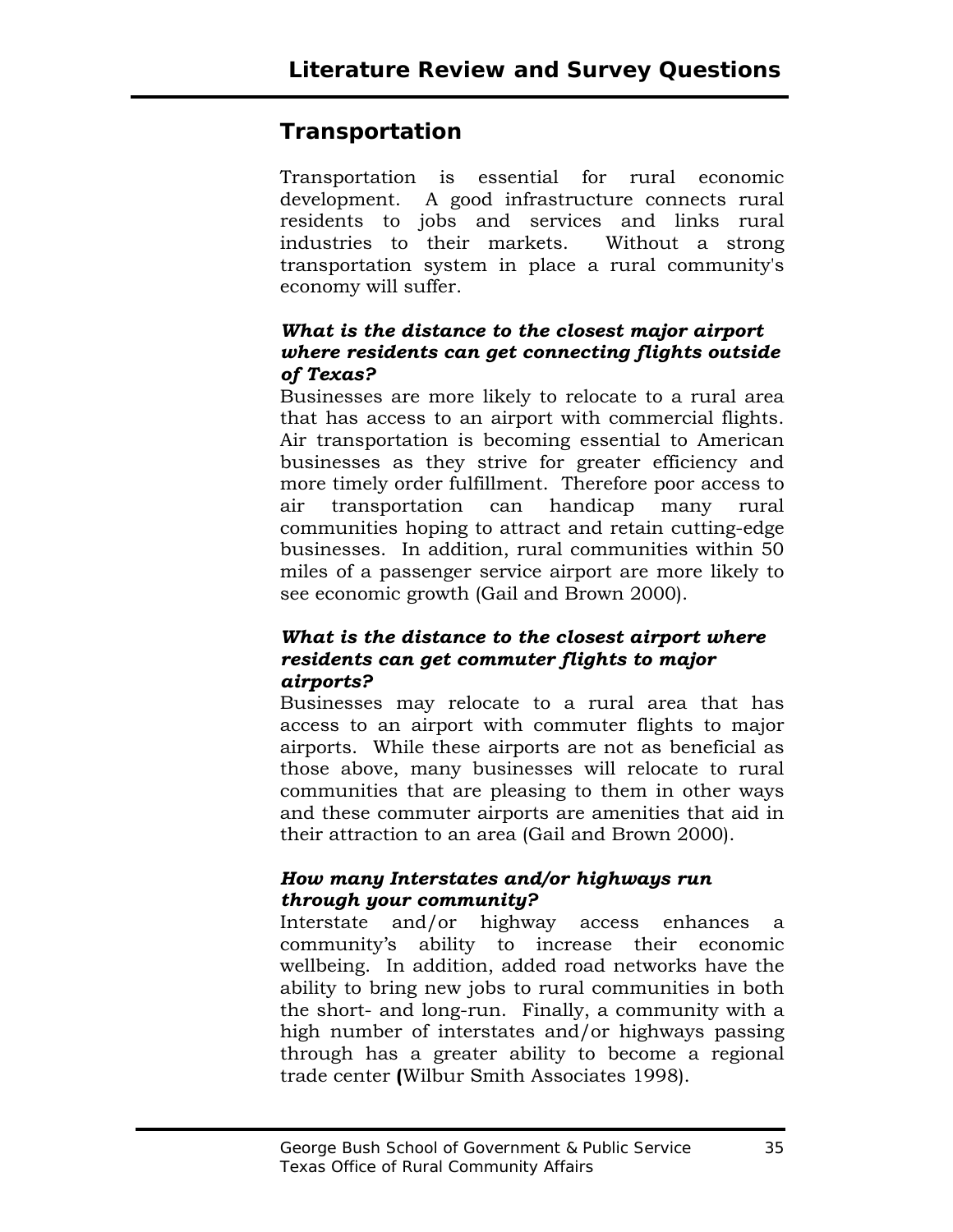#### *Does your county have access to a railroad with the ability to ship and receive?*

Direct railroad access decreases transportation costs, and the loss of a railroad to a community can raise the cost of marketing agricultural products and may reduce agricultural income, raise rural unemployment, and jeopardize economic development potential (Brown 1998). However, other research shows that few communities have been hurt in the long run because reasonably priced transportation alternatives, usually trucking, are almost always available (Brown 1998).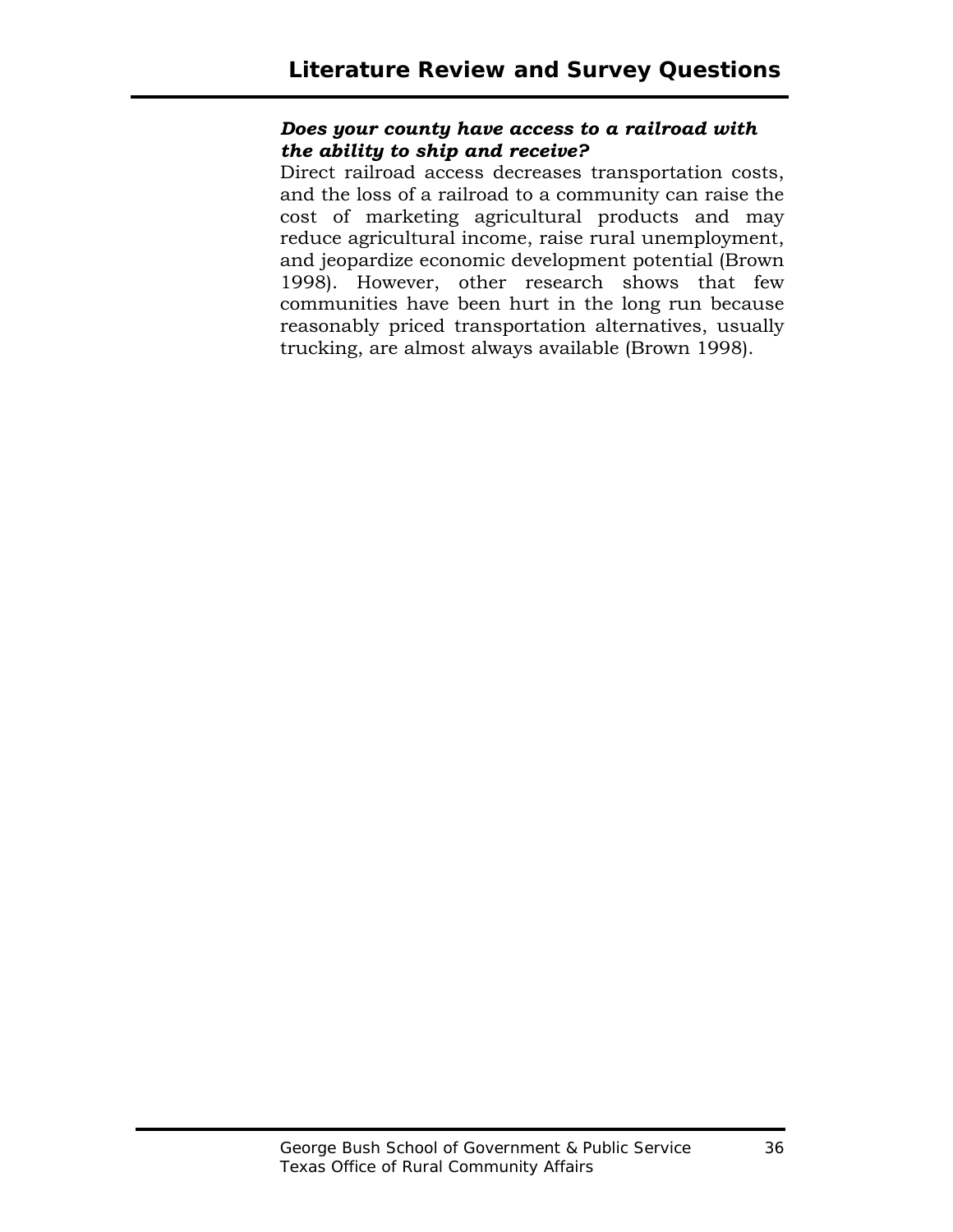## **Demographics**

Demographic factors play a large role in the success of rural communities however these characteristics are often unresponsive to policy changes. It remains critical to measure these factors as they do play a major role in policy formation and implementation.

#### *What is your county's Rural-Urban Continuum Code?*

The rural-urban continuum code is a countywide measure of proximity to an urban area. Communities within close proximity to an urban center have access to goods and services demanded by their citizens. Communities without access to an urban center are at a disadvantage for economic growth and development (Miller and Weber 2004).

#### *Has the population increased or decreased in the last 10 years?*

A stable or increasing population demonstrates the ability of a rural community to maintain viability (Cromartie 2002). Rural communities that demonstrate the ability to retain residents are implicitly able to provide jobs, schools and services to those residents, thereby demonstrating viability.

#### *Has your community had persistent poverty over the last 2 census cycles?*

Persistent poverty is defined as poverty of over 20% of the population for four census cycles. Due to limitations in the availability of census data, we limited our scope to include only the 1990 and 2000 census'. Poverty is a drain on the economic resources of a community, places extra demands on school and health care providers, and implies generally poor community viability (Miller and Weber 2004).

#### *What percentage of population with Bachelor's degree or higher? Has the percentage of population with Bachelor's degree or higher declined or risen between 1990 and 2000?*

The ability to attract and retain highly educated citizens is a sign of a viable community. This measure is critical not only in the current level, but also in the